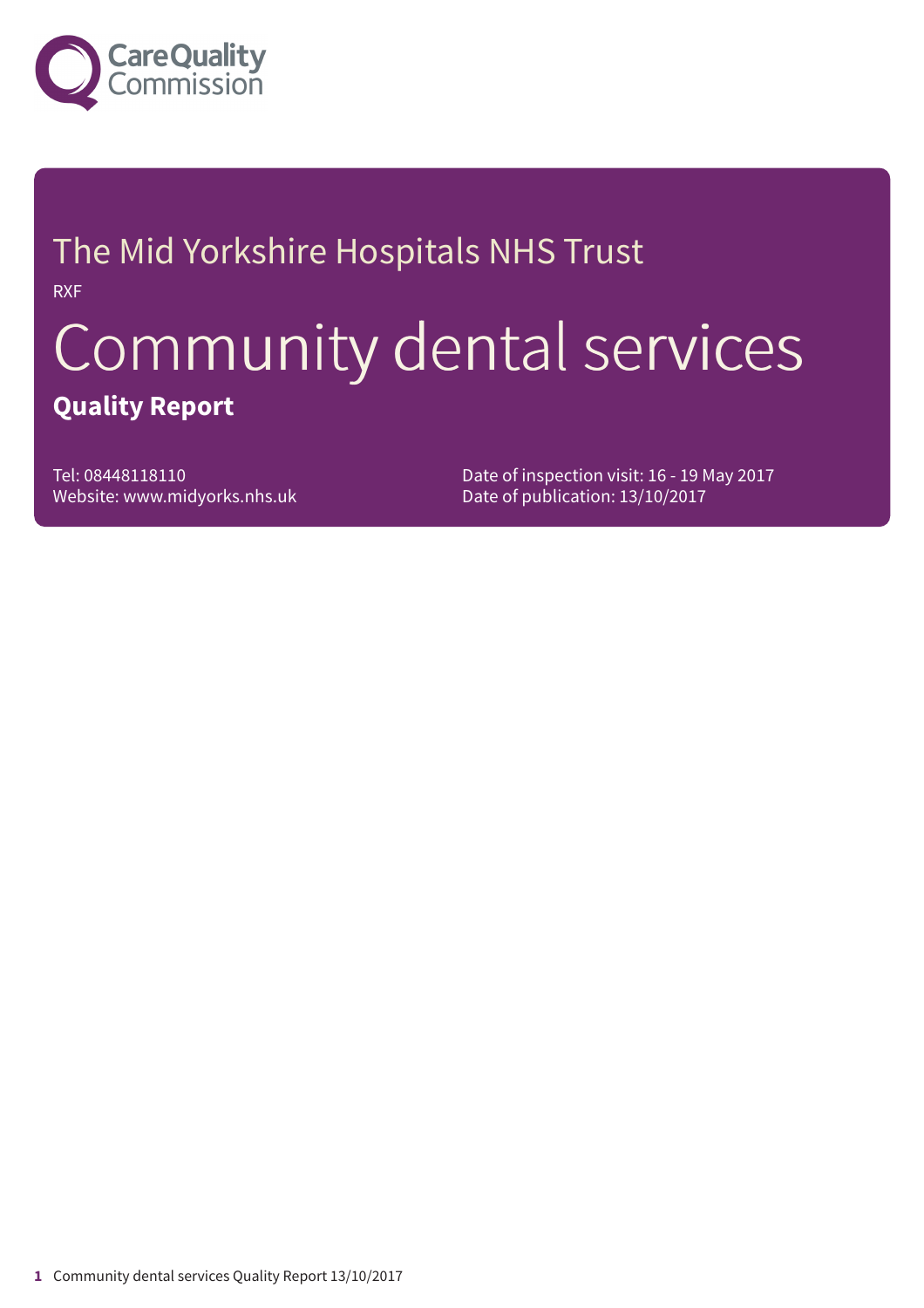### Locations inspected

| <b>Location ID</b> | <b>Name of CQC registered</b><br><b>location</b> | Name of service (e.g. ward/<br>unit/team) | <b>Postcode</b><br><b>of</b><br>service<br>(ward/<br>unit/<br>team) |
|--------------------|--------------------------------------------------|-------------------------------------------|---------------------------------------------------------------------|
| RXFX2              | Newstead House, Wakefield                        |                                           |                                                                     |
| <b>RXF</b>         | Castleford Health Centre,<br>Castleford          |                                           |                                                                     |
| <b>RXF</b>         | Dental Clinic, Pontefract                        |                                           |                                                                     |
| <b>RXF</b>         | Dental Clinic, South Kirby                       |                                           |                                                                     |

This report describes our judgement of the quality of care provided within this core service by The Mid Yorkshire Hospitals NHS Trust. Where relevant we provide detail of each location or area of service visited.

Our judgement is based on a combination of what we found when we inspected, information from our 'Intelligent Monitoring' system, and information given to us from people who use services, the public and other organisations.

Where applicable, we have reported on each core service provided by The Mid Yorkshire Hospitals NHS Trust and these are brought together to inform our overall judgement of The Mid Yorkshire Hospitals NHS Trust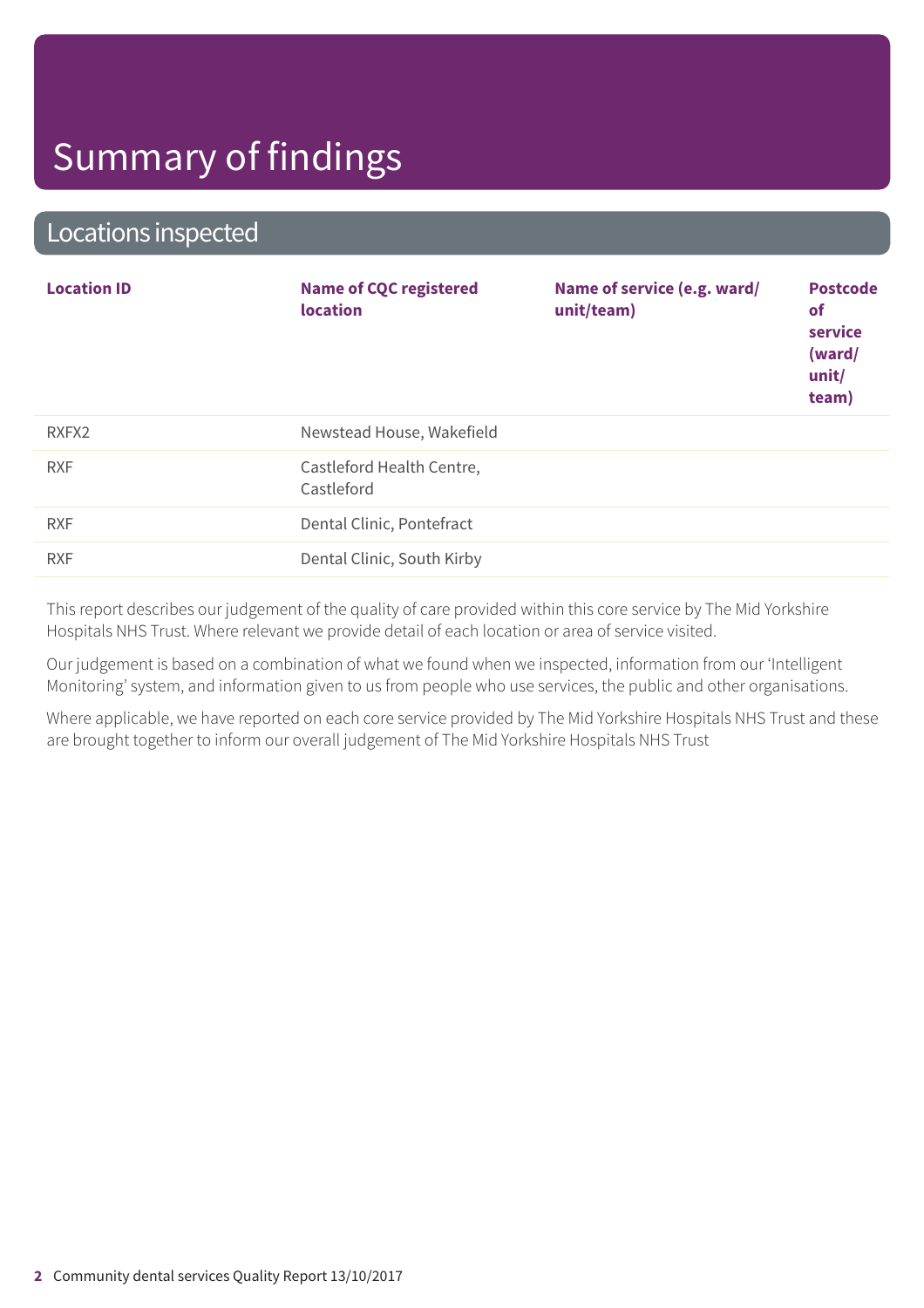### Ratings

| Overall rating for the service | Good |  |
|--------------------------------|------|--|
| Are services safe?             | Good |  |
| Are services effective?        | Good |  |
| Are services caring?           | Good |  |
| Are services responsive?       | Good |  |
| Are services well-led?         | Good |  |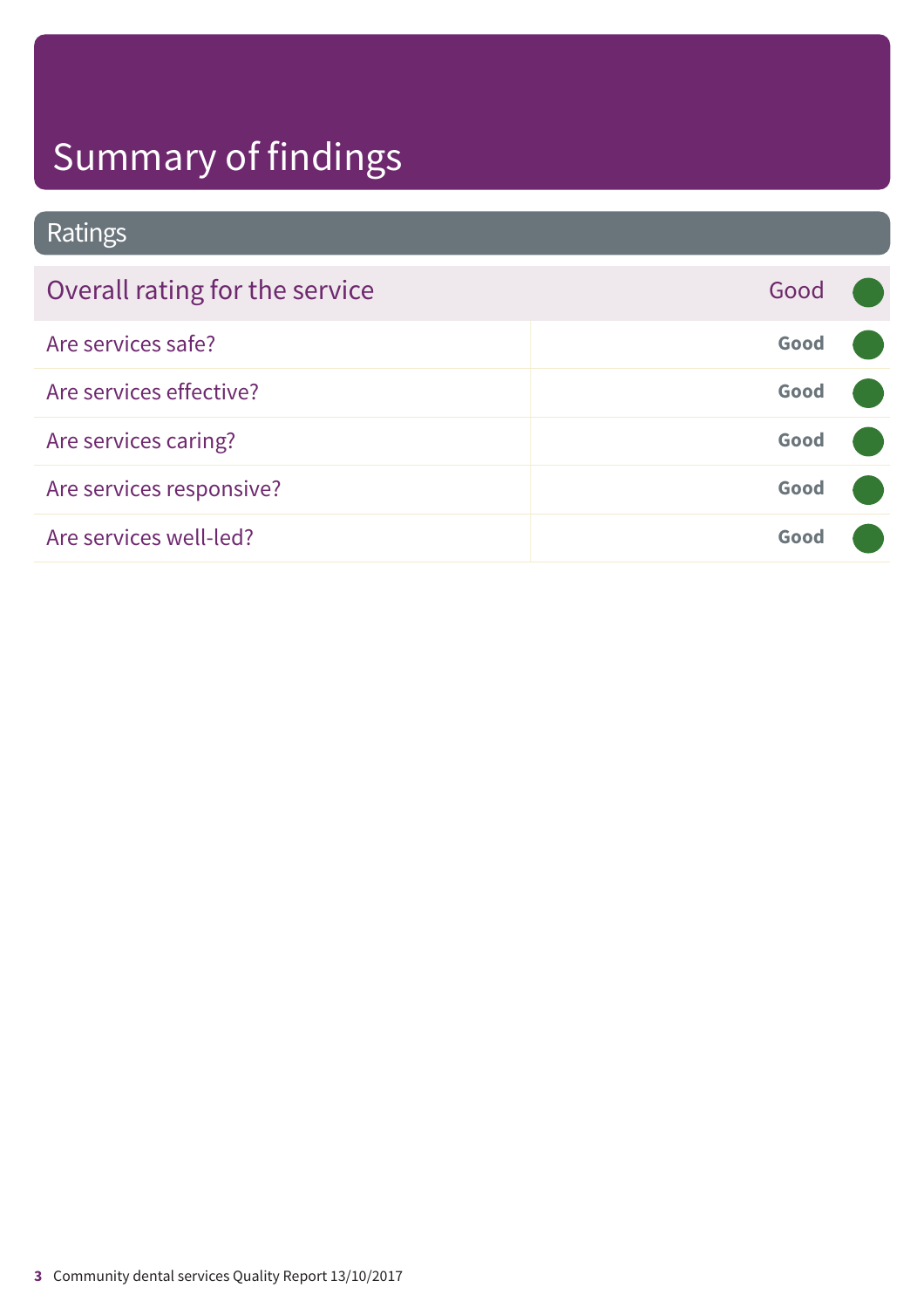### **Contents**

| Summary of this inspection           | Page           |
|--------------------------------------|----------------|
| Overall summary                      | 5              |
| Background to the service            | $\overline{7}$ |
| Our inspection team                  | 7              |
| Why we carried out this inspection   | 8              |
| How we carried out this inspection   | 8              |
| What people who use the provider say | 8              |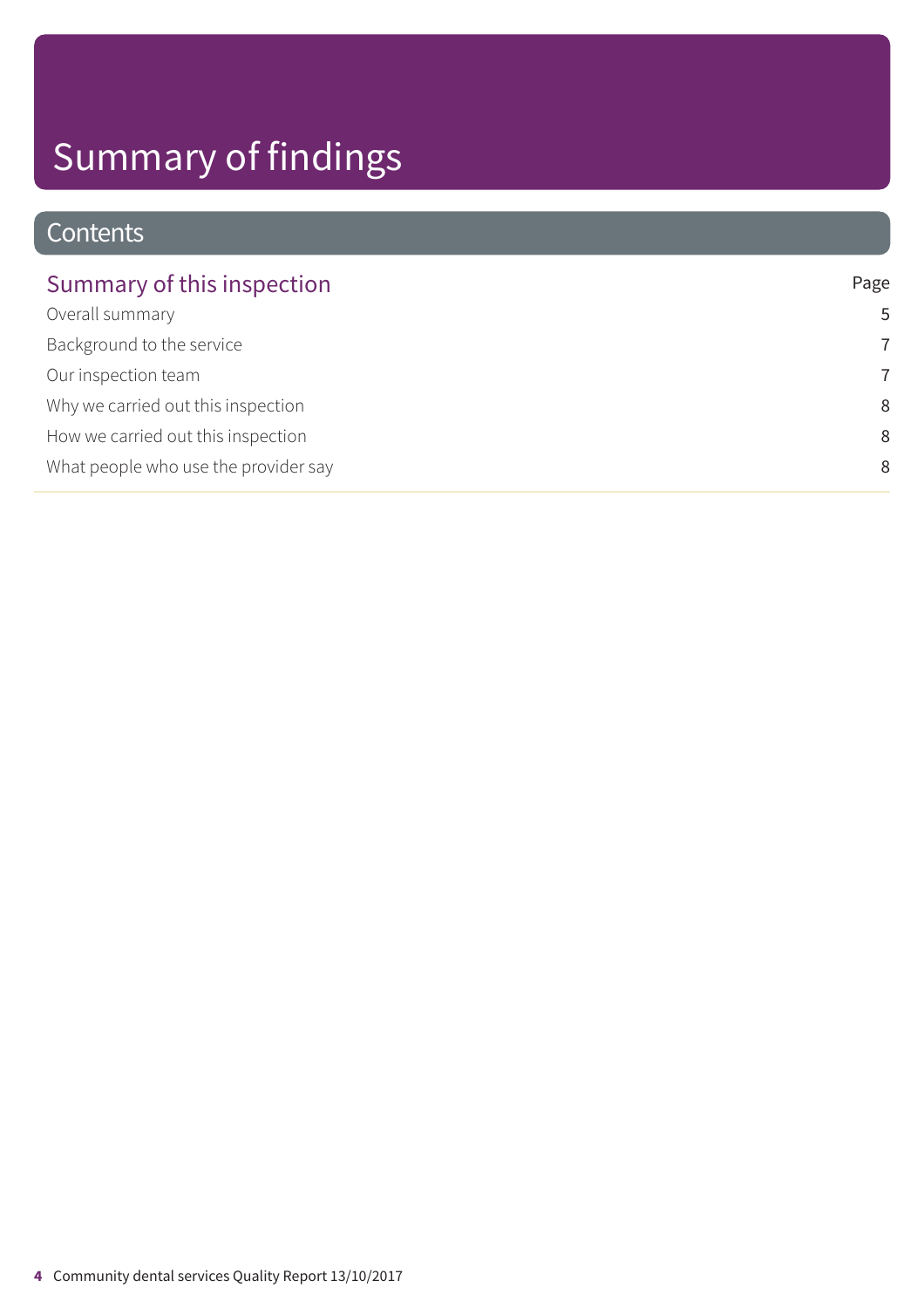### Overall summary

#### **Overall rating for this core service:** GOOD

We rated community dental services at the trust overall as good because:

- The service was safe with systems in place to support staff to provide safe care to patients. Staff knew how to report incidents and learn from them. The service protected children and adults using the service by use of a safeguarding process and trained all staff in safeguarding. The environment was visibly clean, with monthly reviews of the risk of infection and regular checking and maintenance of equipment. The records of patients were detailed, legible and stored securely. Management and storage of medicines were safe. Staff were up-to-date with their mandatory training although some staff had to complete consent training.
- The service was effective in providing a referral based service for its local community. The service provided care and treatment in accordance with national guidance. It addressed patient outcomes through an active oral health promotion team, by collecting data for its commissioners, running audits and by acting on the results of audits to improve the service. Pain relief was available for patients and patients received information about nutrition and hydration. The service had an effective process in place to accept patients into the service. Patients were transferred appropriately to a local hospital and discharged safely back to the care of their general dental practitioner. Staff were competent and many staff had secured additional qualifications beyond their core role or were in the process of doing so. Staff had ready access to information they needed to do their job effectively and all staff had received Mental Capacity Act training to support staff in obtaining consent from patients who were unable to consent themselves.
- The service was caring. Patients, carers and parents we spoke with, in addition to feedback from patients that we reviewed, demonstrated staff were passionate about providing the best care for their patients. During our inspection, we observed staff providing compassionate care to patients with re-assurance given to patients who were anxious. All patients or parents/guardians/carers of patients who we spoke with were positive about their experience of the

service and we saw confirmation of this from written feedback from patients that we reviewed. Staff took care to understand their patients. Staff demonstrated this by obtaining new skills to help them communicate with patients, by creating easy read picture leaflets, or in the way they arranged appointments, or by working with external agencies to create bespoke pathways for particular patients. Staff showed how they provided emotional support to their patients. For instance, at a home visit we observed, we saw how staff provided the patient with the time they needed to feel comfortable before proceeding with their assessment of the patient.

- The service was responsive to the needs of its patients. The service had created a dental prevention unit when the oral health promotion team had its funding withdrawn. It ensured extra training for nursing staff so they could provide fluoride varnishes. It also operated a general anaesthetic list for adults/children/those with special needs, at both Pinderfields and Pontefract hospitals. The service engaged with its commissioners to ensure that the service it provides met the needs of people in its local area. All staff were up-to-date with their equality and diversity training and we saw the service embraced equality and diversity in its built environment (where possible), its equipment, and by its use of interpretation services. The service was committed to meeting the needs of vulnerable people who otherwise would not receive appropriate dental care and tried to ensure that patients received the right care at the right time. The service learned from complaints and feedback from its patients, with compliments and complaints being a regular item for discussion at the six weekly team briefs.
- The service was well-led at a local level by an experienced clinical lead that oversaw the governance procedures and managed risks appropriately. We found adequate governance, risk management and quality measurement on inspection to support the delivery of a quality service. The wider dental team was motivated and the culture was generally positive in spite of uncertainty created by an ongoing procurement exercise. The service engaged with both the public and staff and was seeking to innovate and improve to make it sustainable for the future. Staff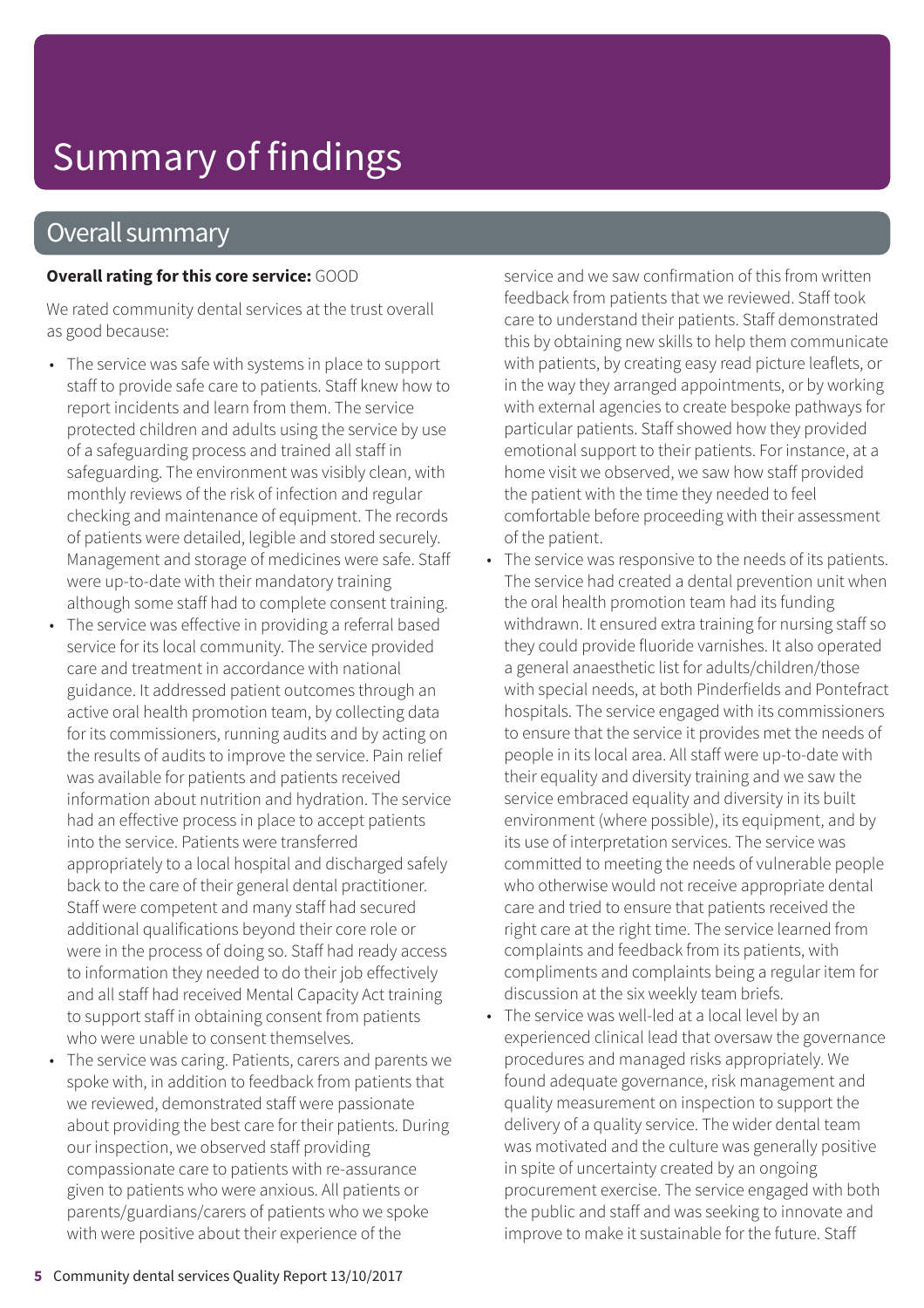supported the clinical lead to help shape the service and provided a training opportunity for two dental foundation students. The service's focus was on

putting the patient first although its vision and strategy was in development. We saw at each clinic the nine principles of the General Dental Council were displayed which put patient safety and care at its core.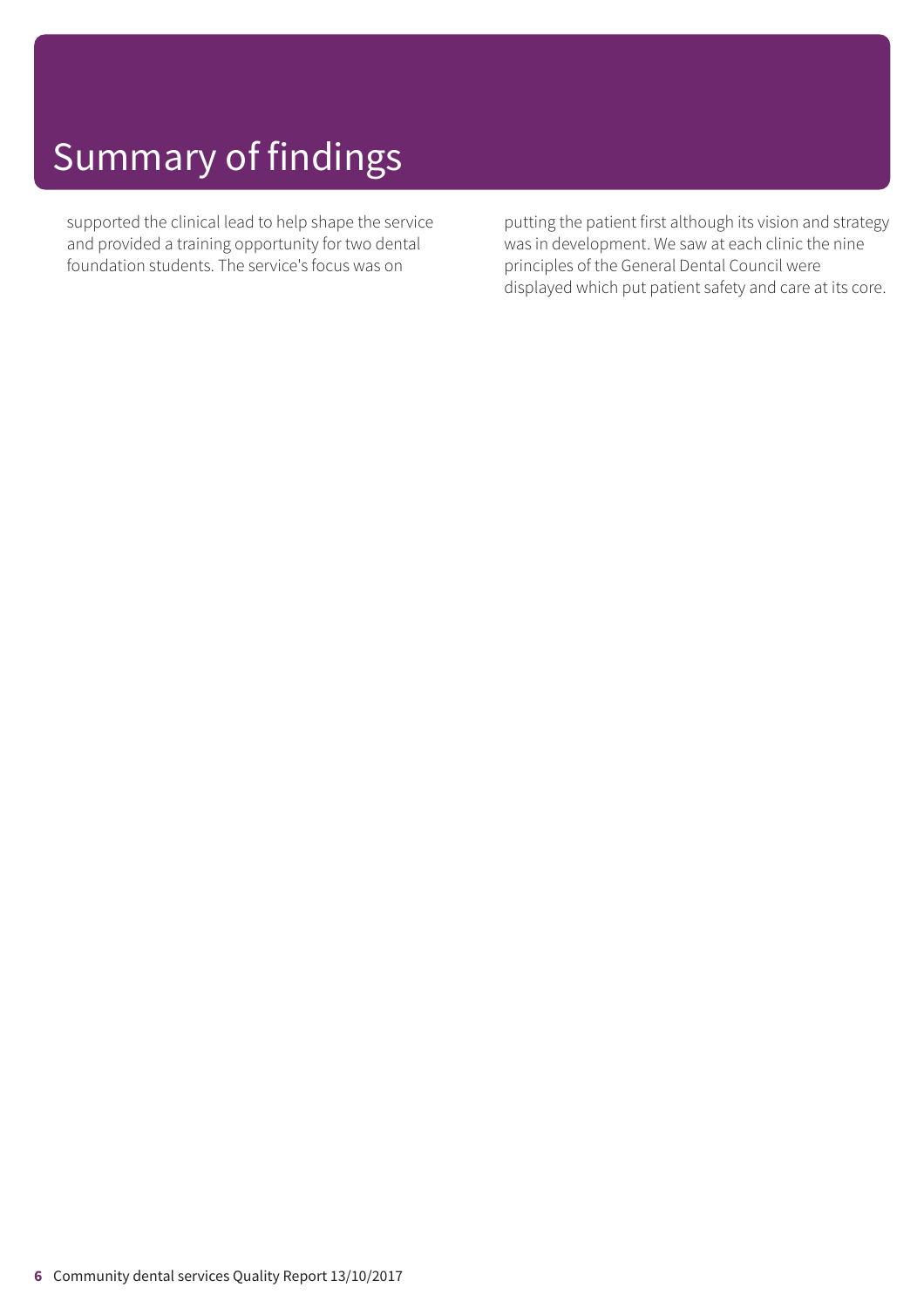### Background to the service

#### **Information about the service**

Community dental services are part of the Orofacial department of The Mid Yorkshire Hospitals NHS Trust ('the trust') which is located within the division of Surgery.

One of four dental clinics based in either Wakefield, Castleford, Pontefract or South Kirkby provided routine or urgent care. All clinics (apart from Castleford) have facilities downstairs and are wheelchair accessible. South Kirkby was also equipped to be able to see bariatric patients. Home visits were organised where this is suitable and necessary according to strict assessment criteria. The service also had a dedicated oral health promotion team. Care requiring general anaesthetic was carried out, for both adults and children (including those with special needs), at one of the trust's local hospitals. Dentists worked 8:30-12.15pm and 1.15-5pm, Monday to Friday. The trust supplied consultant cover when required. By calling the 111 service, patients could access emergency out of hours care.

The clinics accept patients according to whether the potential patient meets the referral criteria for the service. Generally the criteria is designed to accept patients who, whether because of their needs (such as anxiety) or vulnerability (such as substance misuse patients), are not suitable for treatment by a general dental practitioner. This includes patients with learning difficulties or challenging behaviour, those with mental health issues, or those with medical conditions that require facilities only the community dental service can offer.

The service had 27 staff members. This included a mixture of dental officers and dental nurses together with a clinical lead, an oral health promotion team, a therapist and administrative staff. An additional dentist was awaiting appointment and there was a vacancy for a band four dental nurse.

In the period 1 April 2016 to December 2016 the service had undertaken 5023 units of dental activity, consisting of 2304 courses of treatment, plus 75 domiciliary visits, and had taken on 396 new patients.

During our inspection we visited five community dental service locations:

- South Kirkby clinic
- Castleford clinic
- Pontefract clinic
- Wakefield clinic
- Pinderfields Hospital

We spoke with a range of individuals including the clinical lead, a clinical manager, three dental officers, seven dental nurses, a member of the oral health promotion team and administrative staff. We spoke with or observed the care for eight patients and/or their carers/parents and reviewed 14 patient records (four of which included details about the administration of a general anaesthetic). We held a listening event for the public and prior to and after the inspection, we reviewed data about the community dental service supplied to us by the trust.

In 2014 the service was inspected using a previous inspection methodology and was rated overall as good.

### Our inspection team

Our inspection team was led by:

**Chair:** Carole Panteli, Nurse Director

**Team Leader:** Sandra Sutton, Inspection Manager, Care Quality Commission.

The team included a CQC assistant inspector, a dentist and a hygienist.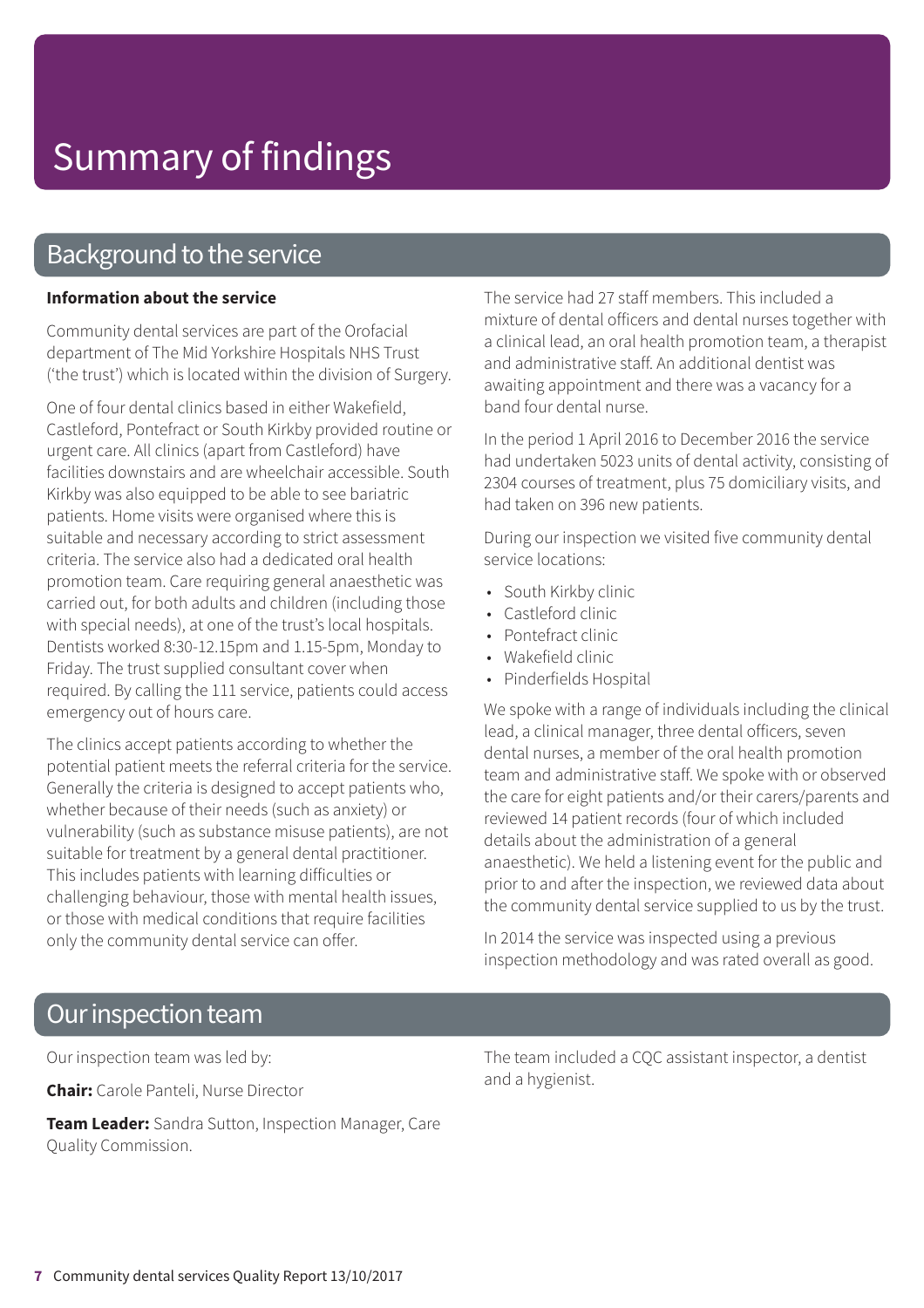### Why we carried out this inspection

We inspected this core service as part of our comprehensive Wave 2 pilot community health services inspection programme.

### How we carried out this inspection

To get to the heart of people who use services' experience of care, we always ask the following five questions of every service and provider:

- $\cdot$  Is it safe?
- Is it effective?
- Is it caring?
- Is it responsive to people's needs?
- Is it well-led?

Before visiting, we reviewed a range of information we hold about the core service and asked other

### What people who use the provider say

- All patients and/or parents/guardians/carers of patients that we spoke with described the service in a positive way.
- One said it was excellent and that they had never had any problems. A child patient told us that the dental officer made them feel good about coming to the dentist. The child's parent described the service as lovely.

• A carer we spoke to said the service saw them seen even though they were late.

organisations to share what they knew. We carried out an announced visit on 16 and 19 May 2017. During the visit we held focus groups with a range of staff who worked

therapists. We talked with people who use services. We observed how people received care, talked with carers and/or family members, and reviewed care or treatment records of people who use services. We met with people who use services and carers, who shared their views and

within the service, such as nurses, doctors, and

experiences of the core service.

- A child patient said to us that they did not feel under pressure and that the staff were alright and helpful.
- Another parent of a child patient said it was a good service.

Good

# Are services safe?

### By safe, we mean that people are protected from abuse

#### **Summary**

We rated safe as good because:

- The service had systems and processes in place to keep its patients and staff safe. Staff knew how to report incidents and learn from them.
- The service used a safeguarding process to protect children and adults using the service and all staff had received safeguarding training.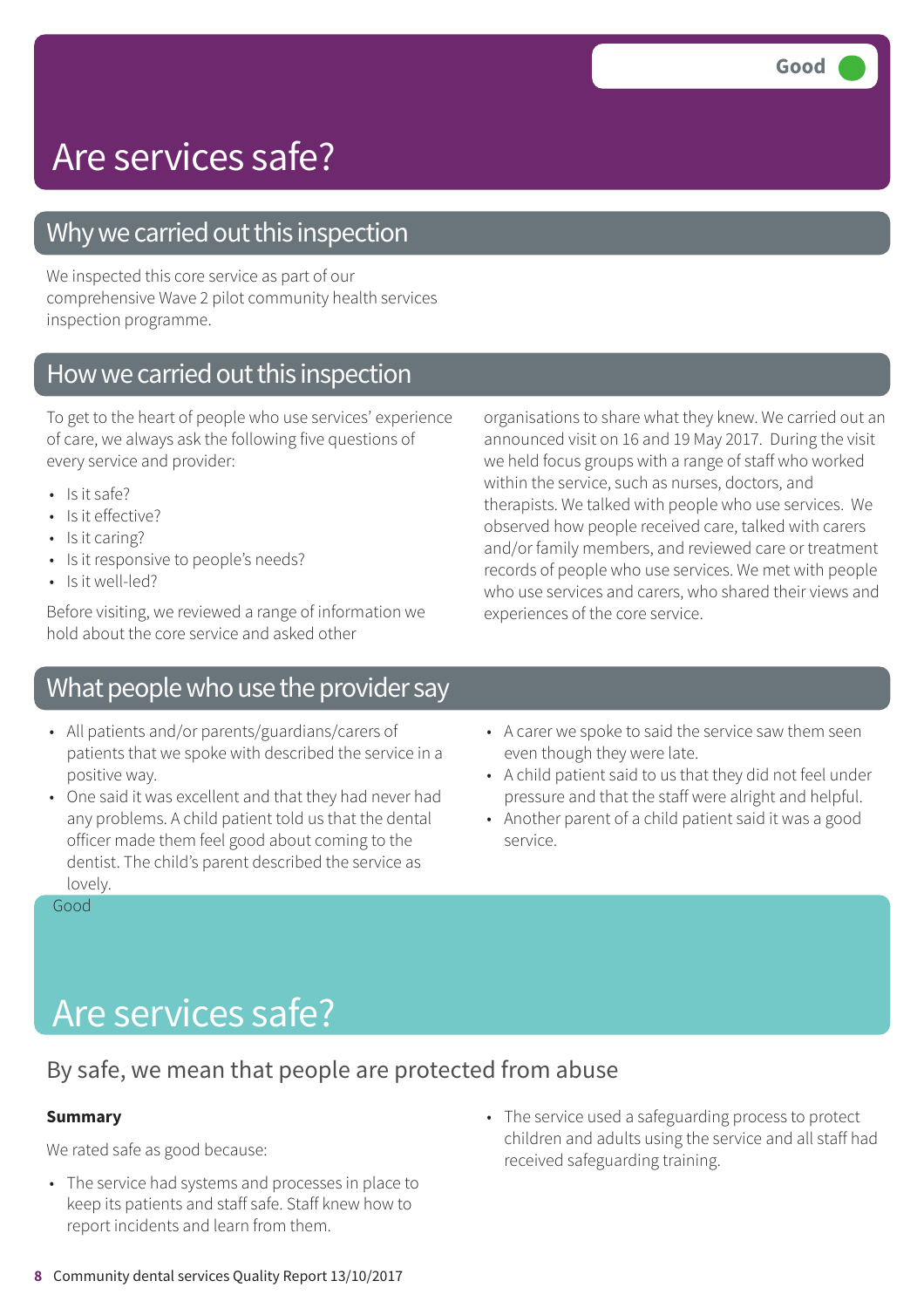- The environment was visibly clean, with monthly reviews of the risk of infection and regular checking and maintenance of equipment. The records of patients were detailed, legible and stored securely. The service managed and stored medicines safely.
- Staff were up-to-date with their mandatory training. Staffing levels were adequate although the service was recruiting an additional dentist.
- The service had systems and processes in place to assess and respond to risks in patients and manage risks to the service. It had a local risk plan in place to help it deal with and respond to major incidents.

#### However:

- In relation to mandatory training, for consent training for dental officers only, of the four eligible dental officers, none of them had completed the training.
- In 2014 the service considered the risk for Legionella at the South Kirkby clinic but this did not include the part of the building now used by the service. The trust had requested a more recent report.
- Currently there were no medicine related audits at the service. The trust was in the process of putting in place an audit plan for medicines with a plan to complete the first audit by the end of July 2017.

#### **Detailed findings**

#### **Safety performance**

- In the period March 2016 to March 2017 and while on inspection, we did not identify any concerns with the safety performance of the community dental service.
- The service measured its safety performance by operating a programme of audits (with action plans) and by maintaining a register of incidents and risks together with details of mitigating actions and lessons learned. The clinical lead oversaw a programme of audits that ran each year and staff confirmed that they were involved in the audits, such as, in 2016/17, a record cards audit or a failure to attend audit or a radiography file audit.
- The service discussed safety performance regularly. We saw this from our review of minutes of team brief meetings and business and clinical governance meetings, in addition to information obtained from discussions we had with staff.

#### **Incident reporting, learning and improvement**

- We identified a culture amongst staff of incident reporting, with systems in place to support staff to capture incidents, learn from them and improve.
- All staff we spoke with knew how to report incidents. For example, while at the South Kirkby clinic we noted that both the keypad lock to the dirty utility room and the lights in the bariatric surgery room were not working. One of the dental nurses reported this. When at the Wakefield clinic we noted that staff had reported a historic issue with the cancellation of the general anaesthetic list and an issue with one of the x-rays.
- In the period March 2016 to February 2017 there had been no never events. Never events are serious incidents that are entirely preventable as guidance, or safety recommendations providing strong systemic protective barriers, are available at a national level, and should have been implemented by all healthcare providers.
- We reviewed a spreadsheet of incidents that had occurred and been reported within the service. This showed that in the period March 2016 to February 2017 there were 21 incidents. We identified no trends or themes from these incidents.
- The majority of the incidents (12) related to medical device/equipment; two each to environmental matters or patient's reaction to medication; and one each relating to: scans/x-ray images; incidents relating to sharps; the mouth; lack of or delayed availability of facilities/equipment/supplies and communication between staff.
- Of the 12 incidents, four were rated as 'Low (Minimal harm caused)' while the rest were rated as 'No Harm/ Near Miss'. Two incidents related to the Castleford clinic, five to the Wakefield clinic, and three to the Pontefract clinic, with the balance occurring at disparate varied locations.
- On the spreadsheet, each incident had a unique reference, a severity rating, a brief description, and set out brief details of the action taken, lessons learned and any investigation. For instance, following an allergic reaction a series of patients had to an acrylic medicine used, the service stopped using the type of medicine concerned and tried to source a different material.
- In order to improve the service for the benefit of patients and staff, staff discussed incidents and how to learn from them. This was clear from talking to staff and from our review of the minutes of the team brief.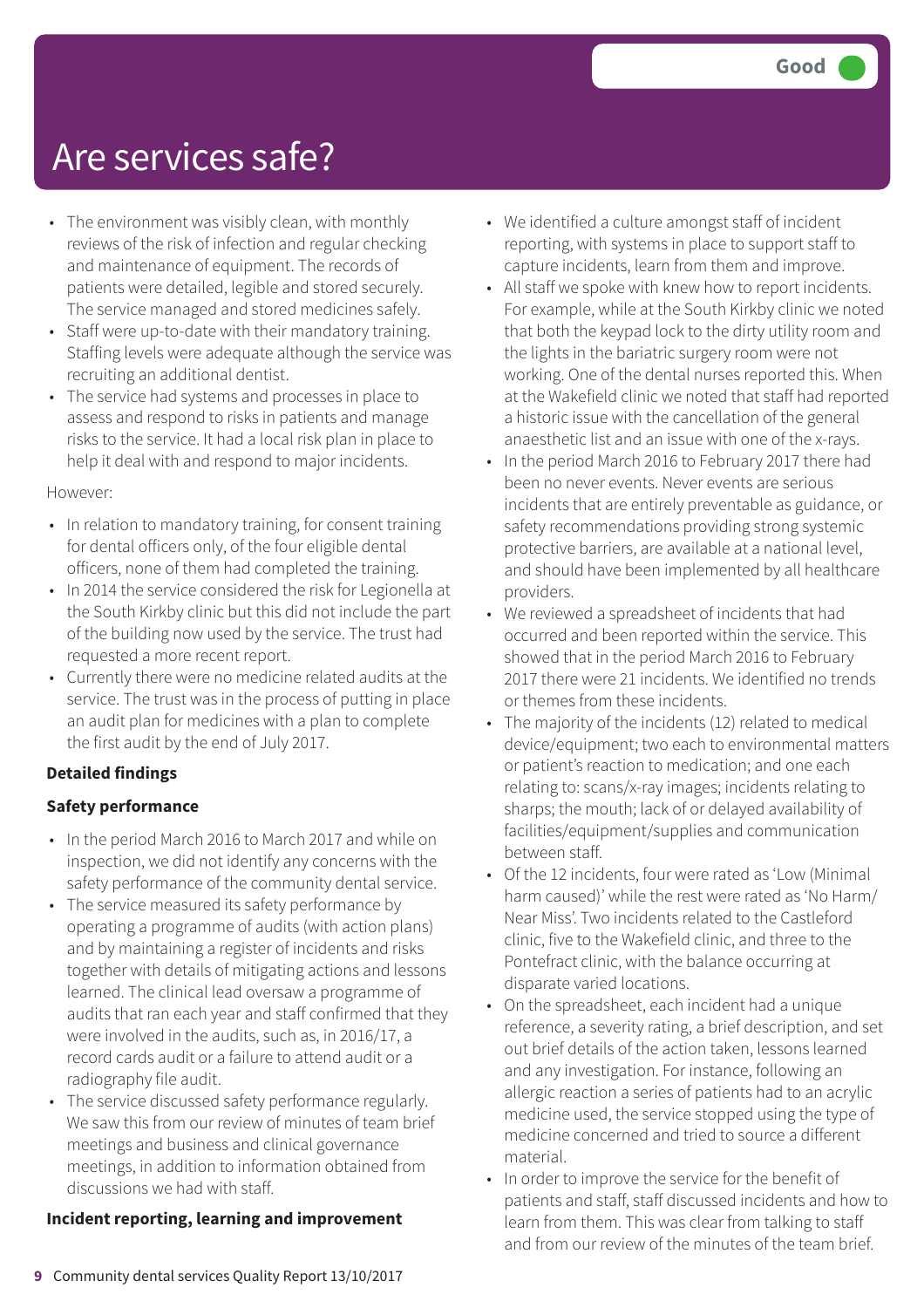For instance, following a recent incident on one of the general anaesthetic lists, to improve safety performance and as evidence of learning, the service introduced mandatory completion and use of the World Health Organisation (WHO) surgical checklist when undertaking operations involving general anaesthetic.

#### **Duty of Candour**

- We were satisfied, having spoken to a range of staff, that the service understood and applied the duty of candour. The duty of candour is a regulatory duty that relates to openness and transparency and requires providers of health and social care services to notify patients (or other relevant persons) of certain 'notifiable safety incidents' and provide reasonable support to that person.
- Most staff we spoke with could not recall a time over the last year when they had used the duty, but the clinical lead told us about a patient who had an unplanned baby tooth extracted who was told about this and an apology given even though no harm was done.

#### **Safeguarding**

- We found that the service had a safeguarding policy and process in place to help protect patients at risk. Safeguarding training provided to staff meant that staff knew how to spot safeguarding issues and report them where necessary.
- The service followed the trust's safeguarding policy. While the clinical lead was the safeguarding lead for the service, on a day-to-day basis one of the dental officers led on safeguarding issues. To support patients in identifying who the staff members were, each clinic displayed a description of the staff in the service. We saw an example of the safeguarding referral form used by the service to refer any safeguarding concerns to the local authority safeguarding team. The review of records showed that staff at the service had the ability to flag a patient who was subject to a safeguarding concern, such as a child subject to a protection plan.
- In January 2017 the trust introduced a new 'do not attend' policy and the service carried out an audit of failure to attend the general anaesthetic procedure. This audit, completed in January 2017, was done to ensure the service was implementing the trust's new do not attend policy. The learning from this audit was

that the service was to check that all patients who did not attend were followed-up with the new letter templates required by the new do not attend policy operated by the trust. This involved copying all healthcare professionals involved in the care of a vulnerable patient and escalating any safeguarding issues. We pointed out to the clinical lead that the dental officer we spoke to, contrary to the new policy, was not recording their decision about a patient not attending on that patient's clinical notes. The clinical lead explained that their computer systems did not presently allow them to record onto the notes and they were looking to resolve this with help from the trust.

- Mandatory training data supplied by the trust showed that between 95% and 96% of staff had been trained in adults safeguarding level one and two and children safeguarding level one and two (against a target of 95% for level one and 85% for level two). Two members of the oral health promotion team had completed level three children safeguarding training. Of the four dental officers, (including the clinical lead), 50% (two) had completed level three safeguarding training and 50% (two) were in the process of completing this training (against a target of 85%).
- Staff who had not completed the necessary training received a reminder to complete it from both the administrator employed by the service and the trust and at the annual appraisal training completion was covered.
- In the 12 months prior to the inspection the service had not made any safeguarding referrals. However, the staff we spoke with described how they had previously made a safeguarding referral using their training. For instance, one member of staff described how they and the dental officer referred a child patient to the local social services. Also, the oral health promotion team told us they made a presentation to the local authority safeguarding team about oral health awareness and dental neglect.

#### **Medicines**

• We were satisfied, across all locations, that the service safely managed and stored its medicines (including those used for an emergency or a home visit).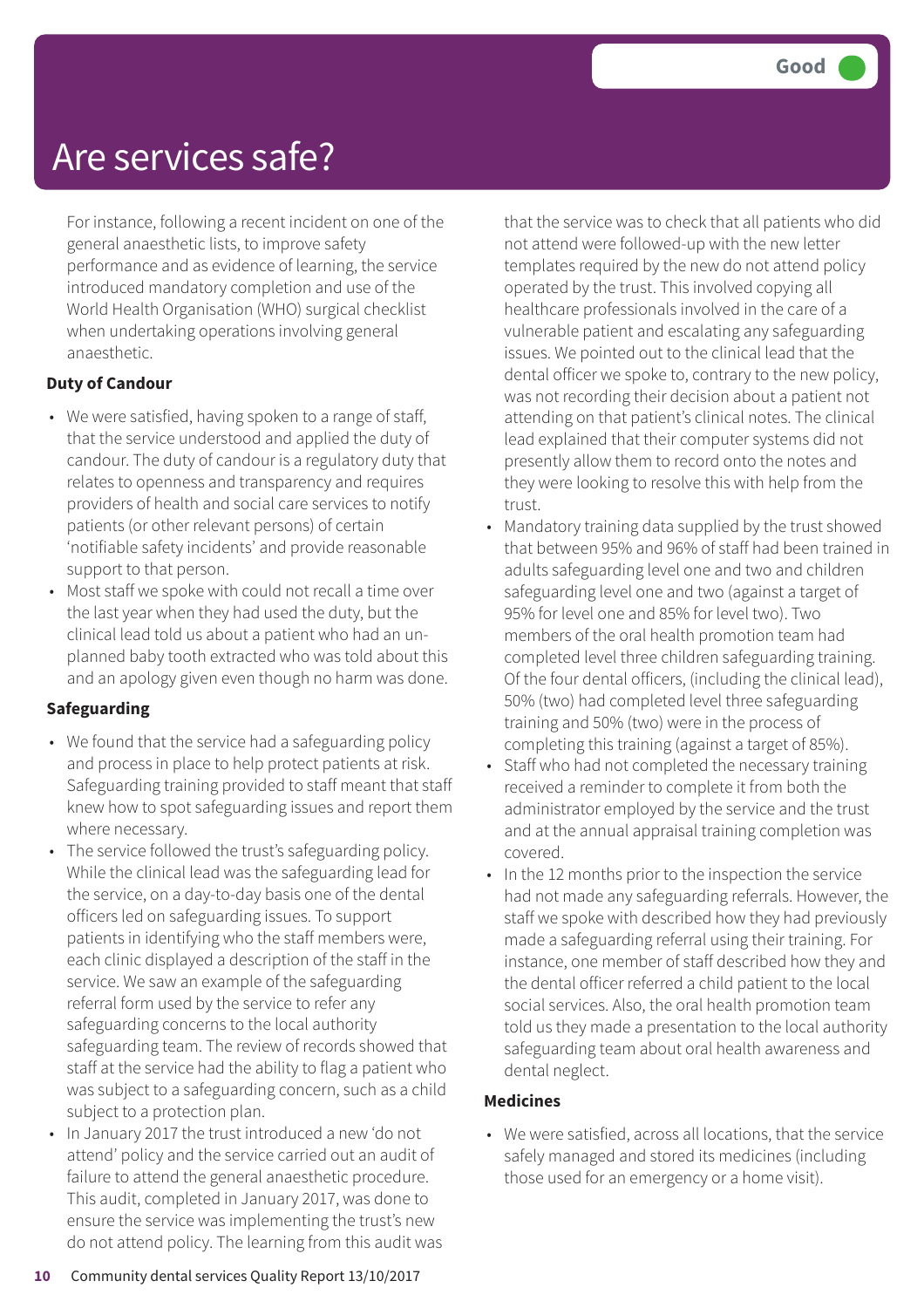Emergency medicines, oxygen, and prescription pads (with their accompanying 'control' logbook) were stored in a lockable cupboard when not in use. Any controlled drugs were stored appropriately.

- Medicines not in use, across all locations, were stored in a locked room. All medicines seen were in date, and a named staff member at each location was responsible for checking stock rotation each month and we saw records for this.
- The medicines in the emergency kits and oxygen and automatic external defibrillators used at each location (plus those used on home visits) were readily available for use, were in date, and checked regularly. Emergency drugs were stored in sealed boxes and grouped according to whether the emergency was a cardiac episode or a blood sugar episode.
- Emergency drugs and oxygen were stored in accordance with the British National Formulary (BNF) and Resuscitation Council (UK) guidelines, with a variety of masks and airway tubing for children or adults.
- Each location used a separate home visit emergency drugs and equipment set with all items seen to be in date with records completed of regular checking. The service's home visit policy required that the airways kit was present in the home visit kits but we did not find it present but the service told us this would be rectified.
- At team briefs there was discussion of medicines and actions taken to check medicines and ensure that they were readily accessible to the dental team. For instance, in 2016 the service audited the use of the emergency drug trolley and decided to monitor the daily temperature of the drugs used on the trolley. Staff carried out daily checks on the emergency drugs trolley. If recommended temperatures were exceeded staff had access to a protocol that gave guidance on the reduction of expiry dates for drugs.
- Currently there were no medicine related audits at the service. The trust confirmed that it intended to put in place a medicine audit with a plan to complete the first audit by the end of July 2017.

#### **Environment and equipment**

• All locations visited, apart from the Castleford clinic that was upstairs with no lift, were wheelchair accessible. All apart from the South Kirkby clinic had their own reception desk. Signage to find the dental

service was adequate across all locations. Lockable doors controlled access to all treatment areas. Every location had adequate seating for children and adults (including bariatric patients at the South Kirkby clinic).

- The service had a system in place to ensure maintenance of equipment used by the staff such as dental chairs, scavengers, air conditioning units and suction machines. For instance, we saw recent maintenance certificates for the dental chairs and suction machines. Staff we spoke with said they had access to equipment when needed. We saw that equipment had been safety checked and marked with a sticker to show the date of the next check. Monitoring took place of expiry dates of materials used.
- All locations had up-to-date risk assessments for risks of Legionella except the South Kirkby clinic. In 2014 at the South Kirkby clinic there was a risk assessment for Legionella but it did not include the part of the building now used by the service. The trust told us that, for this location, it had requested a more recent report.
- To support the safe movement of patients who required a wheelchair, foldable wheelchairs were present at all locations and staff we spoke with confirmed they had used the folding wheelchairs. In addition, fixed ceiling hoists were present at each location (including a fixed bariatric hoist at the South Kirkby clinic). All clinics had fire extinguishers and clear signage for fire exits and we saw that the building owner had checked that these were safe to use.
- Across all locations we saw that the service used safer sharps, disposable scalpels, ultra-safe needles, and disposable matrix bands with stainless steel burrs. All endontic files were single use. We saw that staff had appropriately assembled, dated and stored in the surgery out of reach of patients and off of the floor, all sharps bins.
- All locations had an intraoral x-ray machine and the clinics at South Kirkby, Castleford and Wakefield had an orthopantomogram (OPT) x-ray machine. Rooms that used x-rays had appropriate signage in place.
- To comply with Ionising Radiation Regulations 1999 (IRR99) and Ionising Radiation (Medical Exposure) Regulations 2000 (IR(ME)R 2000), all x-ray machines were tested by a third party (the most recent report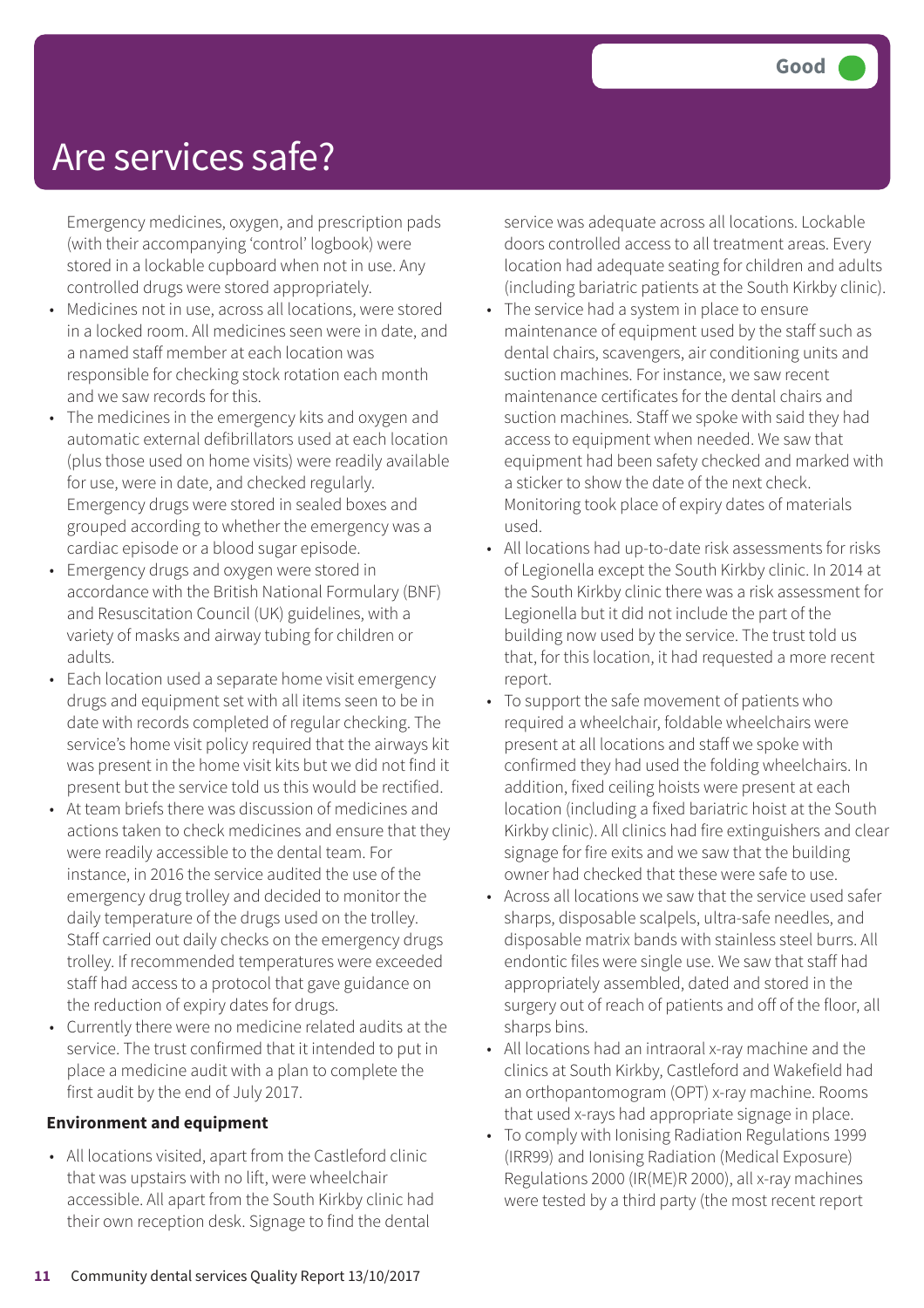was May 2016 and testing was carried out every three years). All machines were safe to use and we saw that any adjustments recommended by the report were actioned promptly.

- Each location maintained a radiation protection file that was well-organised and included confirmation that staff using x-ray equipment were up-to-date with their x-ray training. An audit of the radiation file in 2016/17 noted staff must ensure they enter all data. The service planned to re-audit this in July 2017. The service displayed local rules in any room where an xray machine was in use that named one of the staff as the radiation protection supervisor. X-rays taken were justified, graded and reported in detail, with x-rays taken at a frequency determined by the patient's risk.
- To maintain quality, each location quality assured the development of x-rays. This was done by completing logs for the chemicals used in fixing and developing the x-ray images and by retaining a reference film for comparison.

#### **Quality of records**

- We reviewed the records of 14 patients. Records were detailed, legible, and stored securely.
- Across all locations the paper elements of the records were stored in lockable filing cabinets. The electronic elements of the records were accessible across any of the locations by using a computer with a password.
- At the initial visit and subsequently at each attendance staff recorded medical histories. This included a full inspection of extra oral and intra oral structures. Where the patient allowed, periodontal screening took place. Staff recorded a firm diagnosis, noting options for treatment with a clear explanation of risks and benefits. We saw that referrals were detailed and a treatment plan was agreed which reflected the patient's ability to accept treatment.
- The records enabled staff to flag risks associated with the patient. For instance, staff ensured bariatric patients were booked in at the South Kirkby clinic because bariatric equipment is available there.
- All dentists recorded their observations in a way that conformed to Faculty of General Dental Practice guidelines.
- To maintain the quality of clinical record keeping and to ensure record keeping met standards set down by the General Dental Council, the service carried out a records audit. We saw that the last audit in July 2016

led to a series of recommendations around different storage arrangements for records of long-term patients and better recording of certain items of information. There was a plan to re-audit in September 2017.

#### **Cleanliness, infection control and hygiene**

- We found that the service operated systems and procedures across all clinics visited to promote cleanliness, reduce the scope for infections and maintain hygiene to comply with guidelines for decontamination and infection control in primary dental care: Health Technical Memorandum (HTM) 01-05.
- All clinics visited were visibly clean and tidy. Staff completed a Front Line Ownership (FLO) spreadsheet for each clinic each month. This recorded audit results for compliance with ten key elements, namely: general environment; patient's immediate area; dirty utility and waste disposal; linen; storage areas and clean utility/treatment room; patient equipment; sharps safety; hand hygiene facilities; isolation of infected patients; clinical practice; and ANTT (aseptic non touch technique) assessment compliance.
- For the months November and December 2016, the Castleford clinic scored 99% overall for its FLO score while the Wakefield clinic scored 100%, the South Kirkby clinic 99% and the Pontefract clinic 99% and 100%. The service used information from the audits to learn and improve. For instance, the service used results from the audit to justify purchasing enhanced waterproof keyboards for the computers used in the surgeries.
- Use of detailed checklists supported staff to set up surgeries each day following a strict routine. Staff flushed water lines and treated the water lines with disinfectant. A third party contractor carried out water line tests at each clinic location every six months. At the time of inspection the results for January 2017 were not available whereas the results for July 2016 showed each location passed its water line tests.
- Each surgery had an appropriate clean and dirty zone and the design of flooring and furnishings supported ease of cleaning. Staff explained that they would wipe down the surgery between patients but third party contractors carried out general cleaning. We saw a staff member cleaning the surgery after a patient consultation. We saw the service used 'I am clean' stickers to identify equipment that was clean.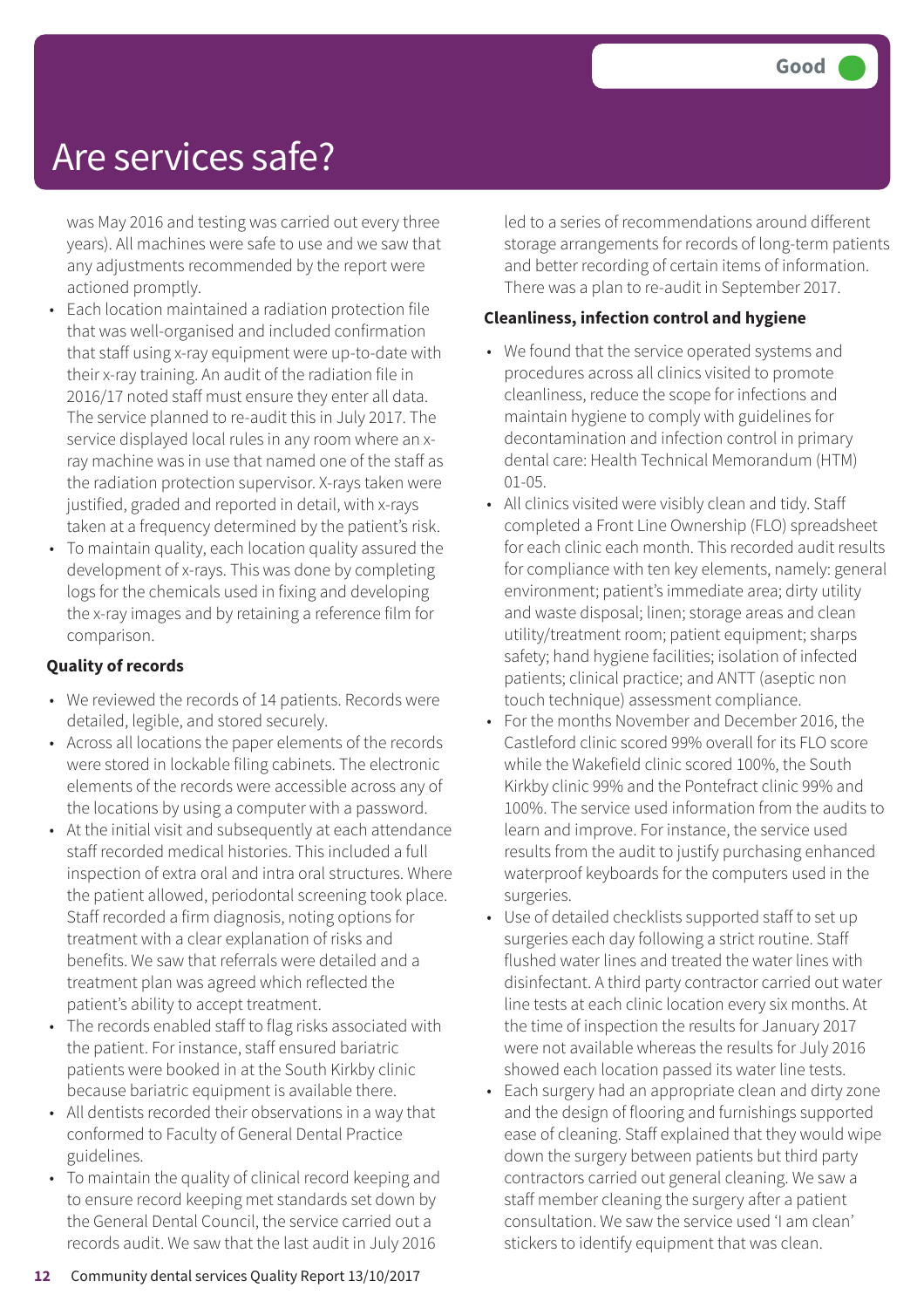- We saw appropriate segregation of clinical and other waste in colour coded pedal operated bins provided and stored in accordance with the Health Technical Memorandum (HTM) 07-01. We saw recent waste consignment notes showing that a third party contractor appropriately disposed of waste. We also saw that the service maintained risk assessments for the control of substances hazardous to health.
- The service used the trust's hospital sterilisation and decontamination unit (HSDU) to de-contaminate and sterilise all re-useable dental instruments. Each clinic followed the same process: a rigid container on the floor, marked by red tags, and collected daily was used to store 'used' instruments in sealed bags. A daily delivery of a rigid container kept on a raised bench and marked by green tags contained de-contaminated and sterilised dental instruments. Clean dental instruments were stored in a lockable clean cupboard away from the clinical areas and checked monthly to ensure they were safe to use. Staff reported there were issues with HSDU, such as missing dental instruments, and we saw that staff reported these issues on the service's incident system. To help trace items staff showed us the system they used to log despatched items.
- We saw each clinic had handwashing stations with gels, soap, paper towels and cream (all wall mounted) for use by staff together with posters displayed about handwashing technique. We saw staff following the correct handwashing procedure. Further, staff told us that they dis-infected dental impressions before being despatched to the laboratory. We saw a member of staff put on gloves, an apron and visor in order to carry out the dis-infection of an impression the dental officer had just taken.
- All staff were seen to be 'bare below the elbow' and when treating patients used equipment such as hand washing gels, aprons, gloves, and visors to provide personal protection.

#### **Mandatory training**

- The service had a system in place to ensure that staff attended and completed their mandatory training and all staff reported to us that they were up-to-date and had enough time to complete their training.
- All community dental staff must complete mandatory training. The service used the following modules: fire safety; health and safety (levels 1-3); infection control;

information governance; Mental Capacity Act (level 1 and 2); moving and handling (level 1 and 2); safeguarding adults (level 1 and 2); safeguarding children (level 1 and 2); resuscitation training; patient safety; conflict resolution; diversity awareness; and aseptic non touch technique.

- Of the staff eligible to undergo this training, as at May 2017, all staff had completed the training in all modules, with the exception of information governance (which was an annual module and where 22 out of 29 staff were up-to-date).
- For dental officers, there was also consent training. Of four eligible staff, none were up-to-date.
- Staff reported that to ensure they completed their training when required they received reminder emails from the team's administrator and centrally from the trust. The training was a mixture of face to face and eLearning. All staff spoken with confirmed that they had enough time to undertake training and we saw that training was an item discussed at staff appraisals and one to one supervision.

#### **Assessing and responding to patient risk**

- The service assessed and responded to patient risk as shown by the records of patients that we saw and by the use of care pathways.
- The service assessed patients to address their individual needs. For instance, one such initial assessment identified that a patient was at risk of eating inanimate items. The service addressed this risk prior to the patient attending the surgery by removing all items that posed a risk to the patient.
- The service had recently introduced a modified version of the national early warning score (NEWS) to monitor the unwell patient in the dental surgery. At the time of inspection no audit results were available but the service planned to carry out an audit. To support this initiative the service bought new equipment and trained several dentists in paediatric immediate life support and immediate life support and dental nurses were due to undergo similar training. Staff showed us the equipment, such as pulse oximeters, and all staff we spoke with said they knew what to do with this equipment.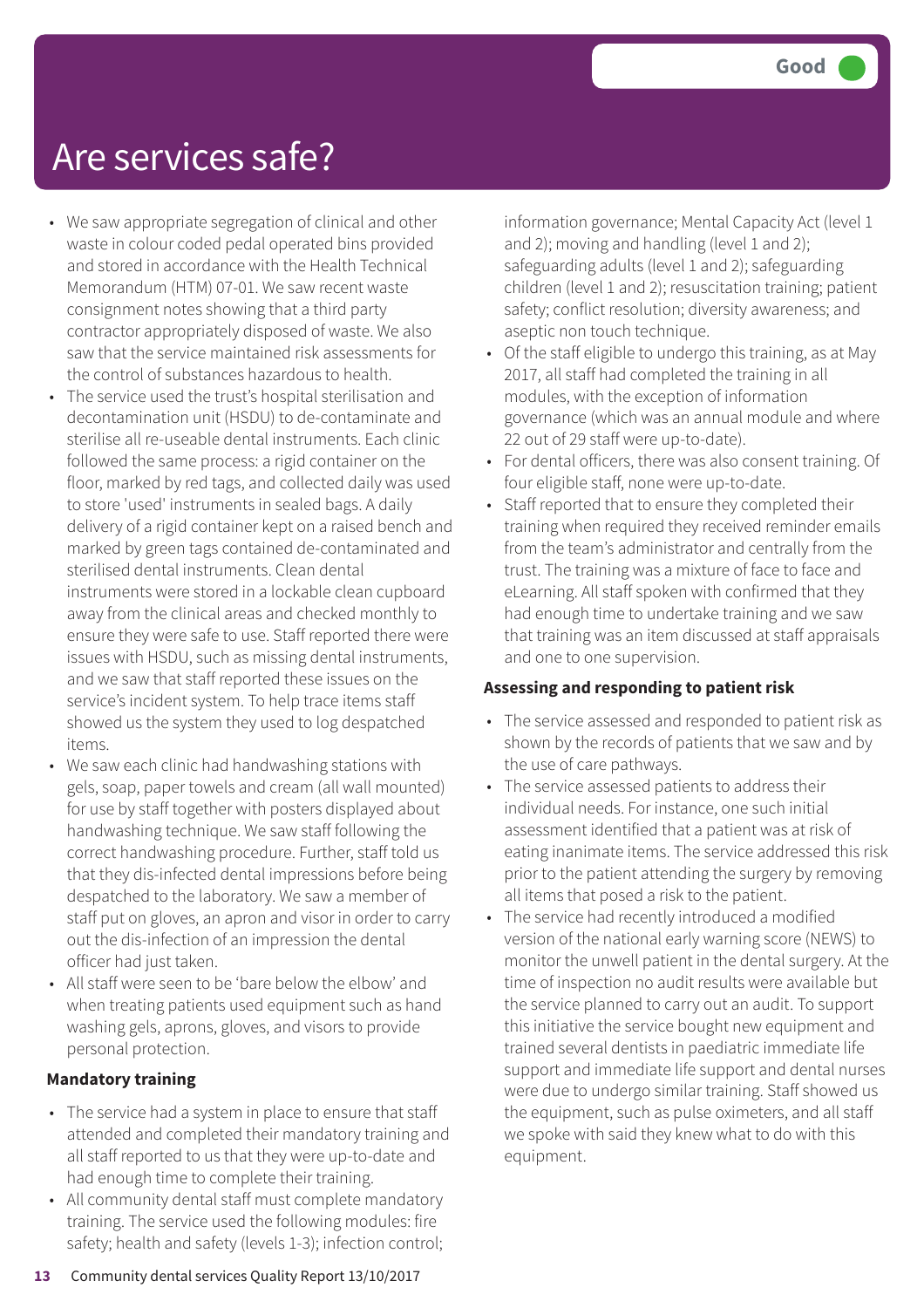- To help staff manage an unwell patient, one of the dental officers led on skills and drills training for an emergency in the surgery. Staff confirmed that they had attended such training and we saw evidence of this in meeting minutes.
- The service had recently introduced the use of the WHO surgical safety checklist: five steps to safer surgery when using general anaesthetic in surgery. It was too early to audit its use because the practice was new. However, we saw this referenced in four of the records of patients that we reviewed. We also confirmed its use when we reviewed the clinical notes of a patient at Pinderfields General Hospital who had just returned from surgery under general anaesthetic.
- The service confirmed to us that all clinical staff had received (or were booked to receive) their Hepatitis B vaccination.
- Several dental officers had paediatric immediate life support and immediate life support training as well as basic life support training.

#### **Staffing levels and caseload**

- We saw that staffing levels at the service ensured that when patients were receiving treatment there was always another appropriately trained member of staff present in addition to the dental officer and all staff reported that they had enough time to treat patients. This was in accordance with the General Dental Council's publication 'Standards for the Dental Team'.
- The community service dental team consisted of: a clinical lead who was also a practising dentist; a senior dentist and two other dentists (with another dentist awaiting appointment); a team co-ordinator; an oral health promotion manager heading a team of three; five band five dental nurses; nine band four dental nurses; a therapist; and reception and administrative staff. In the period April 2016 to March 2017 the average absence rate was 4.43% that was lower than the year to date figure for the Surgery division of 4.62%.
- The service did not use a tool for matching staff numbers to service needs but the service reported that there were no issues with staffing numbers. It was able to loan out some of the dental nurses to the local hospital to assist there. However, staff we spoke with reported that the service needed more dental officers. The service was addressing this by the recruitment of another dental officer. While there was currently no

Paediatric Consultant, the service planned to address this in the joint bid the service was planning with another provider as part of an ongoing procurement exercise.

- The four dentists and the therapist maintained data around caseloads. Data for the six months from October 2016 to March 2017 showed the caseload for dentists ranged from 777 (highest) to 361(lowest) and 363 for the therapist.
- The service did not use any agency or bank staff.

#### **Managing anticipated risks**

- We saw that the service managed anticipated risks by using strict selection criteria, for instance for home visits, by carrying out pre-assessments for general anaesthetic, by arranging for the service to respond to the dental health needs of its patients and by conducting environmental tests to protect staff and patients.
- The service carried out an initial risk assessment to see whether home care was safe for patients who requested a home visit. To mitigate risks associated with care in the home procedures were limited to simple restorations, construction of dentures, oral health promotion advice, and simple extractions.
- For patients referred to the service for a general anaesthetic, the service carried out an initial assessment appointment. This provided an opportunity to manage risks by taking a full medical history; explaining the risks of a general anaesthetic; discussing treatment options; taking x-rays; and by devising a treatment plan. The service would seek a referral and further advice if it were inappropriate to proceed with a patient.
- The service reported that it was seeing high levels of dental decay but the local authority had decommissioned preventive dental advice which was provided by the oral health promotion team. It responded to this risk and managed it by taking over the preventive dental unit. It also trained nursing staff to apply fluoride varnishes to allow dental officers to focus on cases that were more complex. The service also responded to research done by the local authority by ensuring, through its oral health promotion team, that all care homes in the area receive oral healthcare advice.
- The service had identified on its risk register that levels of nitrous oxide in the surgery (used for inhalation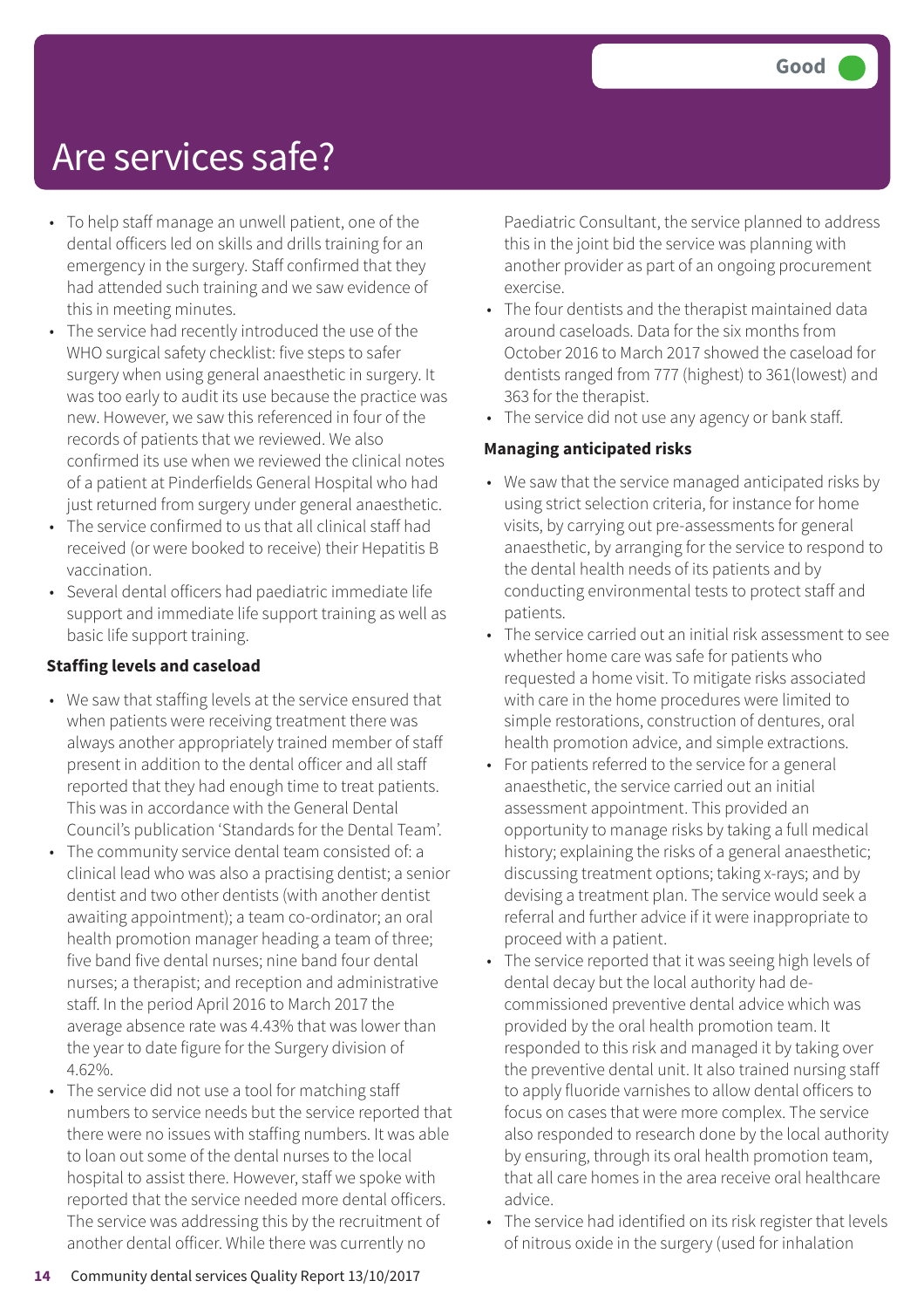sedation) may be unsafe. The service managed this risk in the short term by restricting the number of inhalation sedation sessions. The long-term risks it managed by checking the environmental exposure levels at the most active locations. The locations were reported as safe.

#### **Major incident awareness and training**

• We saw that the clinical lead had created a local risk plan. This looked at risks to the service such as fire, flood or business disruption. It graded the identified risks, and set out the mitigating actions should one of the identified risks occur. The plan showed that, in order to maintain the service while addressing a risk, the service would re-route its services to one of the non-affected clinics.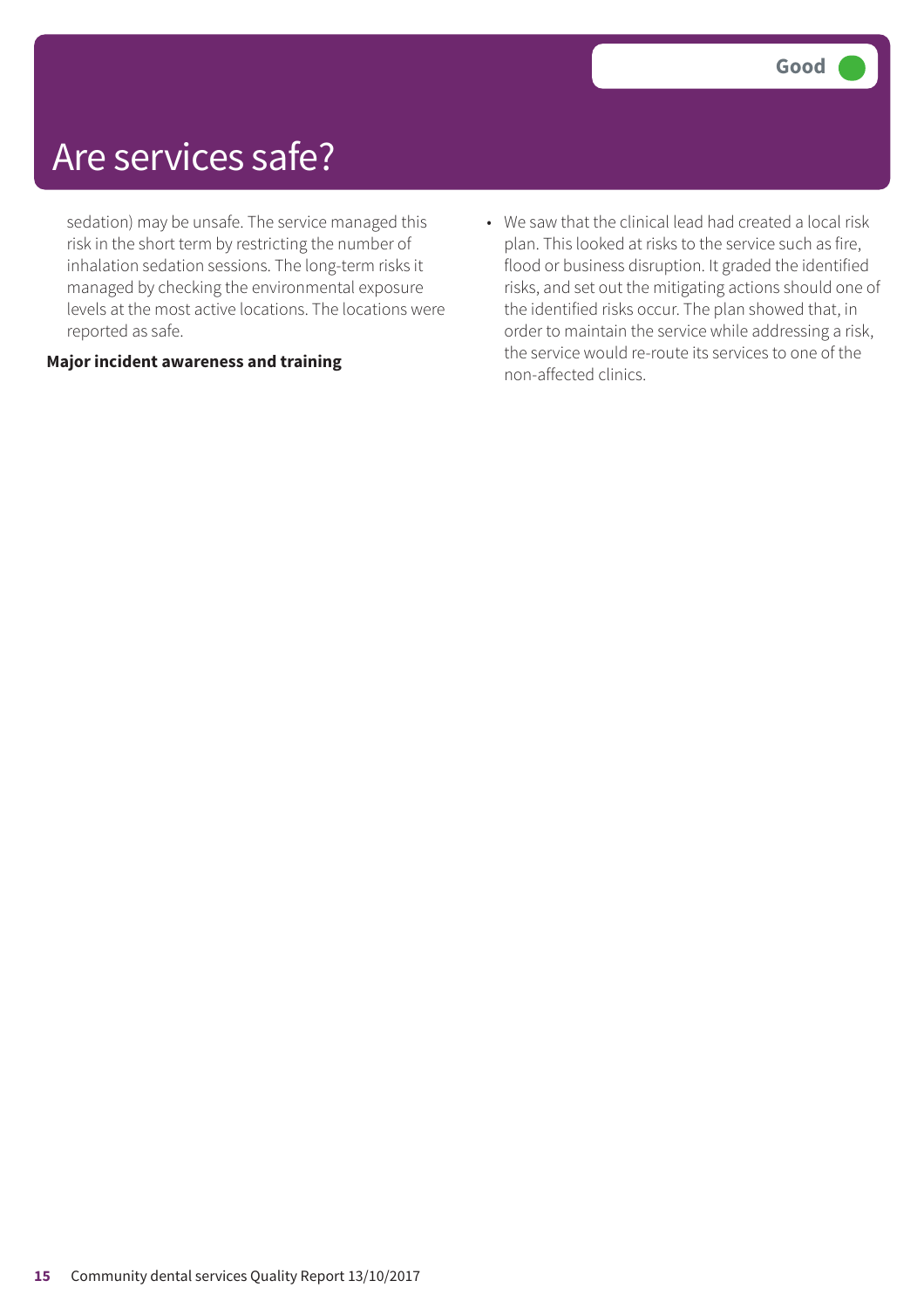By effective, we mean that people's care, treatment and support achieves good outcomes, promotes a good quality of life and is based on the best available evidence.

#### **Summary**

We rated effective as good because:

- The service provided care and treatment in accordance with national guidance.
- The service addressed patient outcomes through an active oral health promotion team, by collecting data for its commissioners and by running audits and acting on the results of audits to improve the service. Pain relief was available for patients and information supplied about nutrition and hydration.
- Staff were competent with many staff we spoke with having undertaken, (or in the process of undertaking) additional training.
- To ensure that patients were transferred appropriately and discharged safely back to the care of their general dental practitioner, the service had an effective process in place to accept patients into the service and through multi-disciplinary working transfer them to one of the local hospitals.
- Staff had ready access to information they needed to do their job effectively and all staff had received Mental Capacity Act training to support staff in obtaining consent from patients who were unable to consent themselves.

#### **Detailed findings**

#### **Evidence based care and treatment**

- We identified that the service provided care which followed approved national guidance such as: National Institute for Health and Care Excellence (NICE); the British Society for Disability and Oral Health (BSDH); the Faculty of General Dental Practice; the Royal College of Surgeons and the Royal College of Anaesthetists Standards for Conscious Sedation in the Provision of Dental Care 2015; and the Delivering Better Oral Health Toolkit 2014.
- To ensure best practice was shared the community dental service clinical lead maintained a log of guidelines implemented in the period 2016/2017. The log identified the guideline concerned; the recommendations; the timescale for implementation

and who was responsible for carrying out the recommendations by the timescale. This supported the service in ensuring that staff were up-to-date and followed best practice. For instance, in April 2017 all staff received updated revisions to national guidelines in order to support delivery of better oral health.

- We saw from team brief minutes that discussion of audit results took place at team briefs.
- Dental officers were following guidance and best practice published by the Faculty of General Dental Practice.
- The policy the service used to provide care at home followed the British Society for Disability and Oral Health (BSDH) guidelines and when we accompanied the dental team on a home visit assessment, we observed them following this guidance.
- The service did not provide general anaesthetic or intravenous sedation within the clinic environment. While we were not able to observe administration of inhalation sedationrelative analgesia (air and gas), when speaking with the dental officers we were assured that the dental team adopted the latest sedation guidelines from the Royal College of Surgeons and the Royal College of Anaesthetists Standards for Conscious Sedation in the Provision of Dental Care 2015.
- When we spoke with nurses who staffed the prevention dental unit or the team leader of the oral health promotion unit, we saw that staff referred to the Delivering Better Oral Health Toolkit 2014.
- The latest editions of the guidelines were available to staff on the service's intranet.

#### **Pain relief**

- When we spoke with patients or their carers or parents/ guardian no one reported being in any pain while receiving treatment. It was clear that the service had various options to manage pain including local or general anaesthetic.
- A staff member explained how they had worked with another service to ensure that a child patient in extreme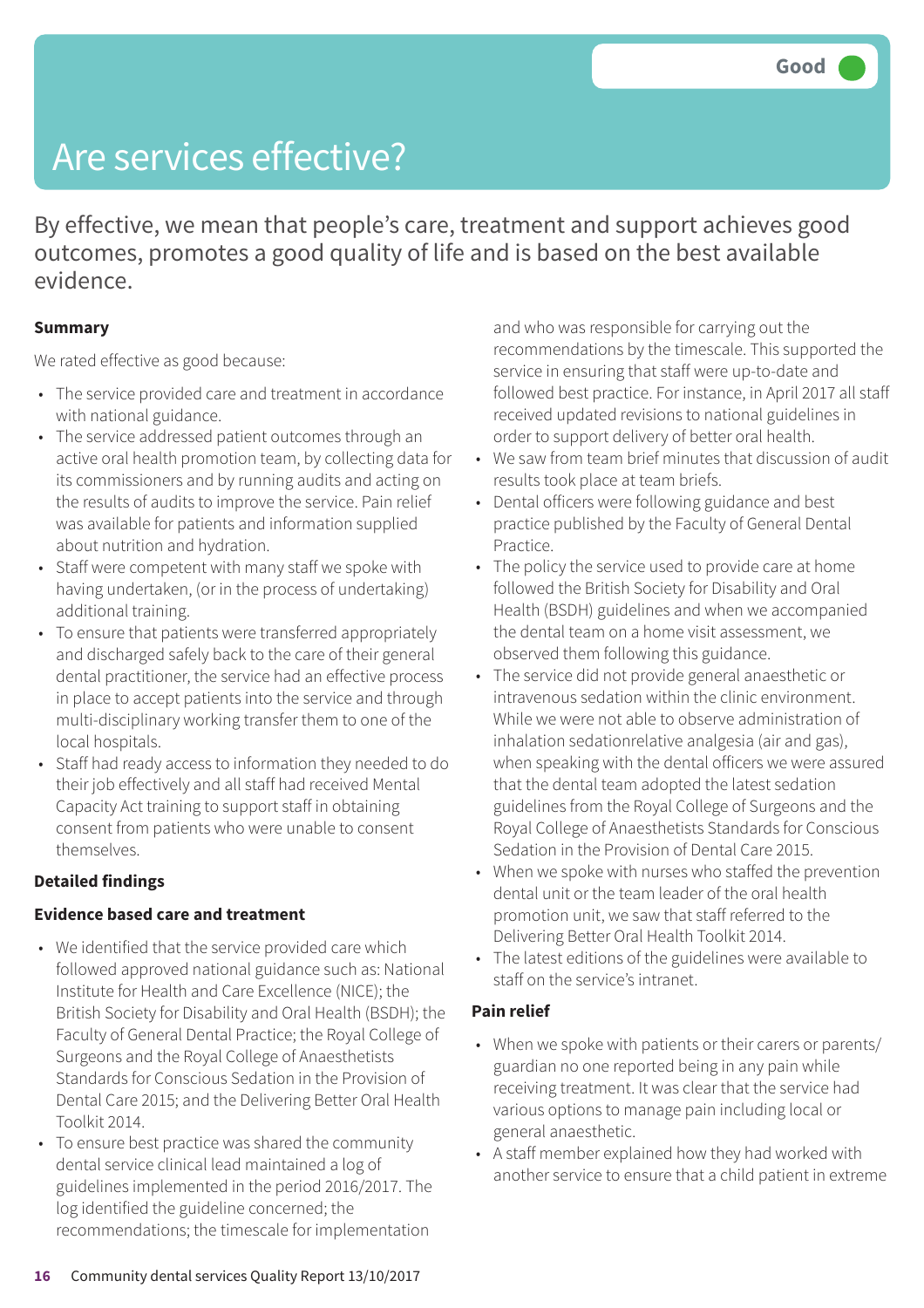pain was seen earlier at the service than they otherwise would have been seen had the child stayed on the other service's list. By taking this action the service was able to get that child out of pain as soon as possible.

#### **Nutrition and hydration**

- We saw that the service had taken steps to promote nutrition and hydration advice to patients.
- The service's oral health promotion team had promoted national smile month, a national campaign to promote oral health. This was one of the five campaigns that the oral health promotion team was contracted to deliver. We saw that, where available, displayed at each clinic, were promotional materials about national smile month.
- The service displayed posters and leaflets about healthy eating, where available.
- When we spoke with staff they were able to describe the fasting advice they gave to patients who were undergoing a general anaesthetic. When we spoke to the relative of a patient at Pinderfields General Hospital who had received a general anaesthetic, they confirmed that they had received advice about fasting.

#### **Patient outcomes**

- The service collected data about patient outcomes and used the information it collected to shape the service it provided to patients.
- In response to high incidents of dental decay within the local populace, the oral health promotion team ran a fluoride varnish programme. This involved two of the team qualifying to apply a fluoride varnish in a community setting to children who were two years old and supplying oral health advice to the parents of the children. It also ran a 'Just Brush' programme and at the end of the pilot, working with one of the service's dental officers, a report noted a reduction in plaque. The pilot led to a programme to support plaque reduction in school-aged children.
- The clinical lead oversaw a programme of audits that ran each year and staff confirmed that they were involved in the audits. In 2016/17, the service performed audits such as: a record card audit; OPT (x-ray film) audit; and an emergency drug trolley audit.
- The audit log recorded the action plan from each audit, a date for a re-audit (as necessary) and assigned the 'to

do's' to a staff body. We saw that 'to do' actions were appropriately completed. For example, staff created a laminated map and directions following feedback received from the exodontia audit.

- We saw an audit programme for 2017. This included the following audits: prevention dental unit audit; exodontia list audit; anxiety and use of peripress intraligamental audit; surgery checklists audit; instrument rotation audit; consent forms audit; medical devices audit; uniform; and safeguarding – who attends with the patient audit.
- The oral health promotion team supplied the 'Brush Bus' brush storage system and training to selected schools in line with public health recommendations in order to support children at three years old in learning a new life skill and to promote plaque reduction.

#### **Competent staff**

- Data provided by the trust showed that community dental staff were up to date with their annual appraisal and staff we spoke with and a sample of personnel files we viewed confirmed this.
- We found that staff we spoke with were passionate about providing care to their patients. The service provided support by making it possible for staff to undertake continuing professional development, training over and above their mandatory training and by having regular appraisals and one to one supervision.
- The dental staff at the service were not required to complete a revalidation process. In order to maintain their registration with the General Dental Council (GDC), dental officers and dental nurses must supply evidence to the GDC annually that they have completed the necessary number of hours of continuing personal development (CPD). We reviewed a sample of staff files and saw that staff were up-to-date with their CPD.
- Three dental officers (including the clinical lead) had postgraduate qualifications in special care dentistry. Two dental officers had achieved specialist status, and three were trained in paediatric immediate life support and two in immediate life support. The clinical lead had qualifications in leadership. Two nurses were undertaking the intravenous sedation course. Two nurses were undertaking the fluoride application course and a qualification in oral health education.
- For dental officers, there was also consent training. Of four eligible staff, none were up-to-date.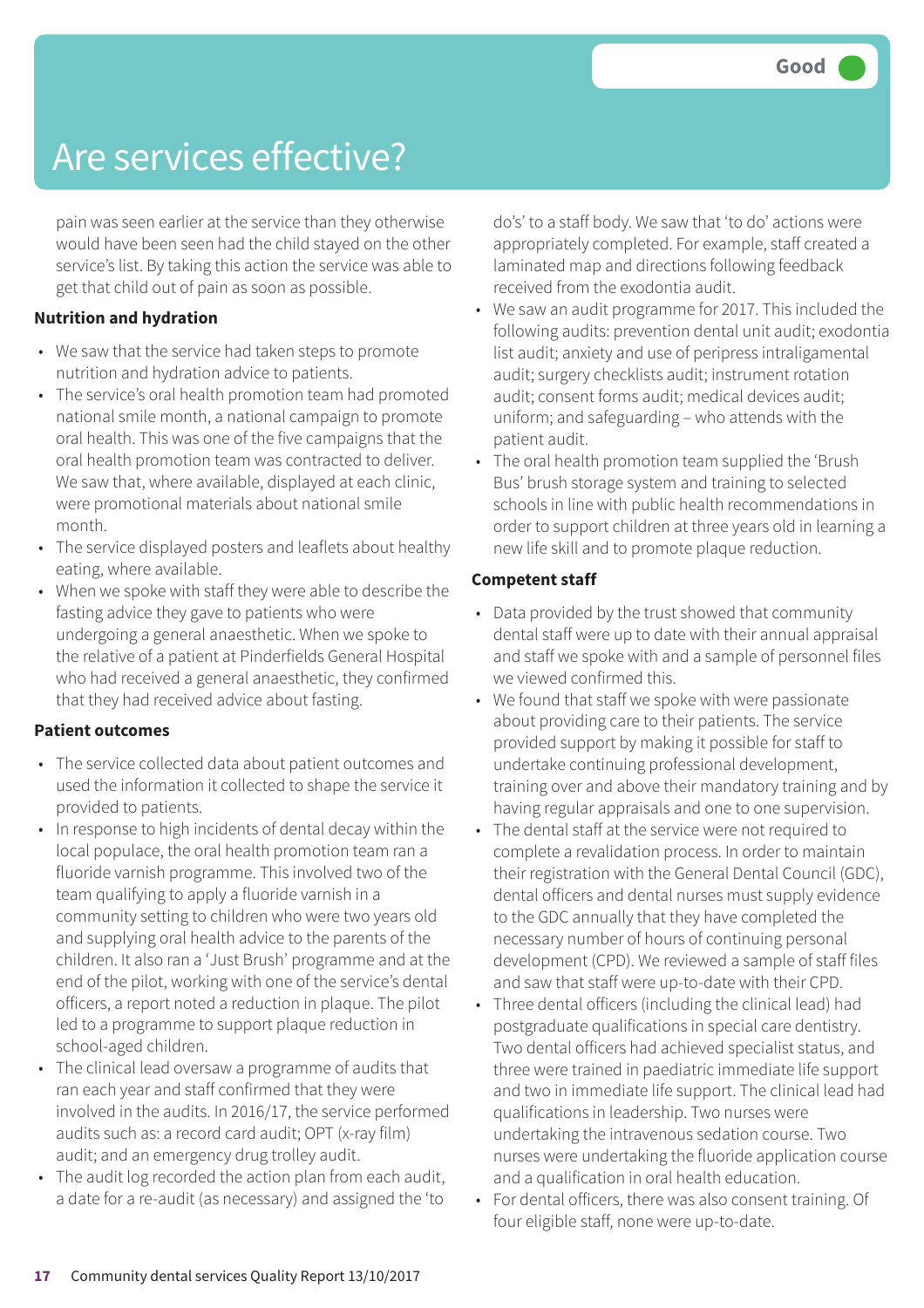#### **Multi-disciplinary working and co-ordinated care pathways**

- The staff at the service had experience of working as part of a multi-disciplinary team and used care pathways to co-ordinate patient care.
- The oral health promotion team worked closely with health visitors and school teachers as part of a multidisciplinary team to promote good oral healthcare. For instance, the team ran the 'Brushing for Smiles' initiative which involved training health visitors to run the child health assessment for children at eight to 12 weeks after birth. The 'Just brush' programme involved training teachers at selected schools to help children develop a life skill. In addition, the team managed a 'school resource loan service'. This involved the team putting together a box of resources that school teachers could use following initial training from the team.
- When speaking to dental officers they told us that they liaised regularly with GP's, carers, welfare agencies, safeguarding boards, mental health advocates, and nursing homes in order to ensure that patients received the care they needed. We saw evidence in records of patients that we reviewed of liaison between the dental officer and the learning disability team, the independent mental health advocate, and taking part in best interest meetings.
- The service made use of care pathways. For instance, to decide which patients were suitable for sedation or general anaesthetic, the service used a care pathway for the second opinion assessment clinic. In addition, to encourage parents to become involved in decisions about their child's dental health and onward referral into the service, there was a care pathway for special schools.

#### **Referral, transfer, discharge and transition**

- The service had systems in place to accept referrals into the service that met its criteria, to transfer patients to one of the trust's hospitals where necessary, and safely discharge patients from the service.
- The service received referrals from general dental practitioners. To ensure the patient met the service's referral criteria and assess risks, when a referral arrived in the service it was date stamped and a series of checks made. The service contacted the referrer for further information where clarification was required before accepting a referral.
- The clinical manager assessed the referrals and decided which care list to put the patient on, urgent or routine, according to clinical need and any special needs. At the time of inspection the average waiting time for a consultation was between four to five months. To address this, subject to clinical need, the service offered first appointments to those waiting the longest. The service attempted to fill any cancellations by phoning patients waiting for treatment.
- For patients requiring a general anaesthetic, the service aimed to treat the patient within 18 weeks of referral and at the time of our inspection the service told us it was meeting this.
- The service followed the trust's 'do not attend' policy for patients who regularly failed to attend an appointment. We saw that the service used this process when patients did not attend their appointment.
- The service sent a discharge letter to the patient, hospital (where relevant) and the referring general dental practitioner. Staff we spoke with could describe how they followed the discharge protocol for patients who had received inhalation sedationrelative analgesia (air and gas).
- Patients we spoke with felt that the appointments were organised to suit them as far as possible and that clinics ran to time. When we spoke with a relative of a patient from the general anaesthetic list at Pinderfields General Hospital, they confirmed they had received appointment letters and pre-surgery advice and were awaiting the discharge advice before leaving the hospital.

#### **Access to information**

- The service had computer systems in place to ensure that staff had access to technical and patient information across all clinics and made efforts to display a range of information for the benefit of patients.
- Staff we spoke with were able to access the trust's intranet to source technical information where required and no staff reported any issues with gaining access.
- All clinics displayed (or had access to) leaflets about dental care and displayed dental charges information together with posters about oral health promotion.
- Staff were able to access electronic patient records from any clinic by using a password to access the computer system.
- Every location (apart from the South Kirkby clinic) displayed appropriate leaflets/posters about good oral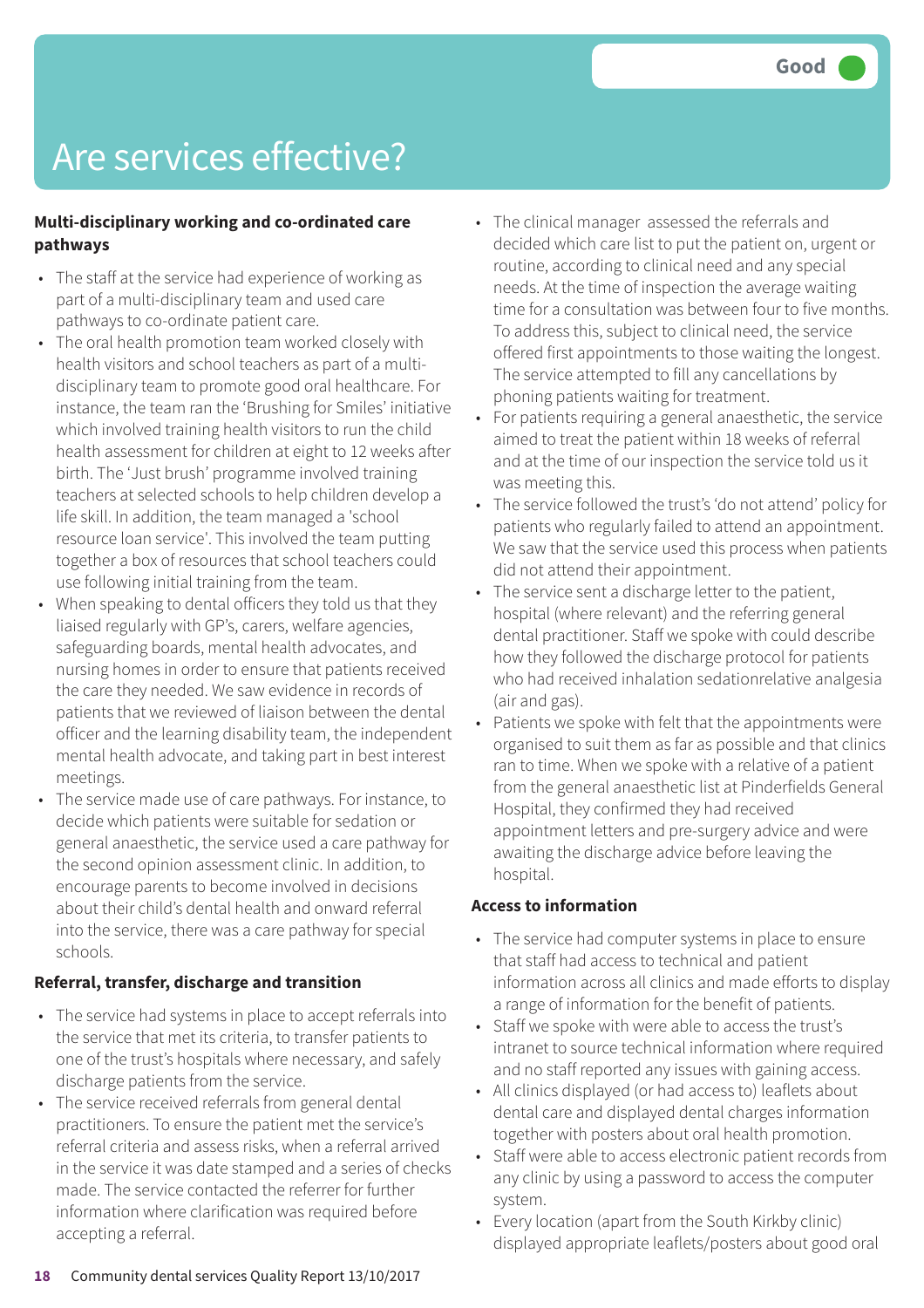health care, complaints leaflets and feedback boxes, and a board promoting national smile month, which was being organised by the oral health promotion team. At the South Kirkby clinic the service told us the building owner did not allow posters and such like and so a folder was available on reception that had information and leaflets.

#### **Consent, Mental Capacity act and Deprivation of Liberty Safeguards**

- Mandatory training data supplied by the trust shows that 100% of community dental staff had completed Mental Capacity Act training level one and 94% for level 2 (against a target of 85%). All staff we spoke with confirmed that they were up-to-date with their Mental Capacity Act training.
- Staff we spoke with at each clinic knew about the importance of securing consent for treatment. Staff were aware how mental capacity could affect obtaining consent and the steps needed to obtain consent where mental capacity to consent was not present.
- Our review of records of patients showed that staff noted consent to treatment. For patients who may lack mental capacity to consent to treatment, the service used a Mental Capacity Act decisions flowchart and appropriate documentation. Staff described how the dental officer led on completion of the forms and attended a best interest meeting where required.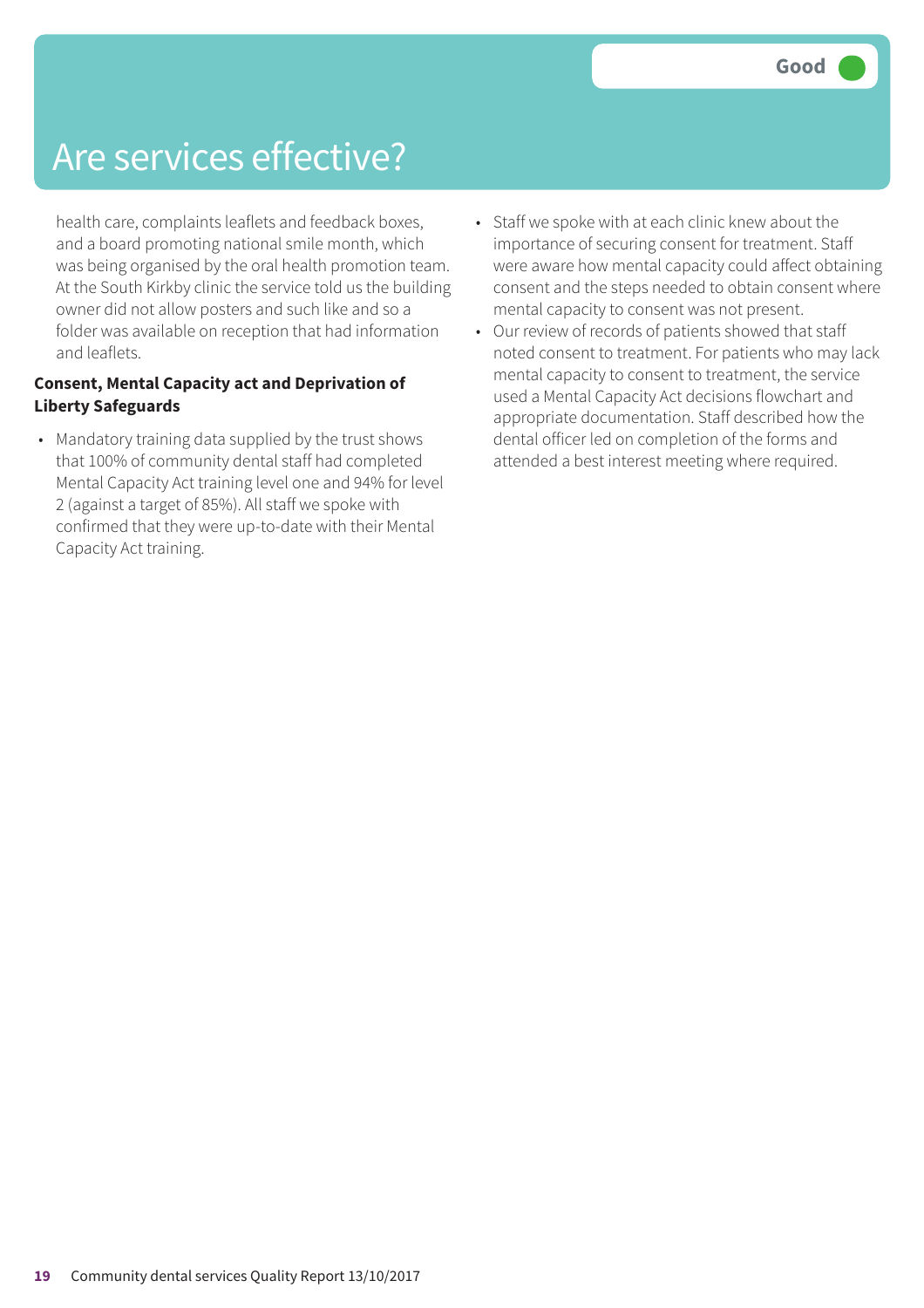# Are services caring?

By caring, we mean that staff involve and treat people with compassion, kindness, dignity and respect.

#### **Summary**

We rated caring as good because:

- During our inspection we observed staff providing compassionate care to patients with re-assurance given to patients who were anxious.
- All patients or parents/guardians/carers of patients who we spoke with were positive about their experience of the service and from written feedback from patients that we reviewed, we confirmed this.
- Staff took care to understand their patients. For instance, one staff member we spoke with had obtained new skills to help them communicate with their patient. Another had helped create an easy read picture leaflet. One patient told us reception staff showed this in the way they arranged their appointments. Another member of staff worked with external agencies to create bespoke pathways for particular patients.
- Staff showed how they provided emotional support to their patients, for instance, at a home visit we observed, we saw how staff provided the patient with the time they needed to feel comfortable before proceeding with their assessment of the patient.

#### **Detailed findings**

#### **Compassionate care**

- We observed a dental officer seeing a child patient with the parents/guardians present. We saw that the dental officer gave re-assurance to the child patient by allowing them to ride on the dental chair. We noted how gentle and caring the dental officer was. To re-inforce the positive experience the service gave the child patient a child appropriate sticker. When we saw the same patient receiving advice about prevention we noted how the staff member encouraged the child to sit on the child seat provided in the room and engaged with the child who had coloured in a picture for the staff member.
- At another clinic, we saw the dental officer interacting with a patient with special needs offering them reassurance and checking whether they needed any help with their wheelchair.
- We saw an elderly patient being moved using a hoist from a wheelchair to a dental chair and back. Re-

assurance was given to the patient throughout the process and the team worked seamlessly to ensure that this process was carried out safely while maintaining patient comfort.

- All patients and/or parents/guardians/carers of patients that we spoke with described the service in a positive way. One said it was excellent and that they had never had any problems. A child patient told us that the dental officer made them feel good about coming to the dentist. The child's parent described the service as lovely. A carer we spoke with said the service saw them even though they were late. A child patient said to us that they did not feel under pressure and that the staff were alright and helpful. Another parent of a child patient said it was a good service.
- The service's Friends and Family Test results for the period April 2016 to March 2017 show that patients consistently recommend the service, with two months scoring 100% and the rest of the months scoring not below 96%. The monthly results were consistently above of just below the totals for all community services. While the response rates for the service were below the 20% target, they were consistently above the national average for community services generally (3.6%) and were consistently above the totals for all community services.

#### **Understanding and involvement of patients and those close to them**

- A staff member attended a Makaton course (a language programme that uses signs and symbols) to help them communicate with a patient who was unable to communicate by using speech.
- The learning disability nurse showed us the leaflet the service used to help its patients with special needs understand and feel comfortable with their patient journey. This leaflet used pictures of the whole team involved, including the anaesthetist.
- One patient and their guardian we spoke with described how staff understood their family needs and made sure appointments were arranged in such a way that the maximum number of children could be seen at once.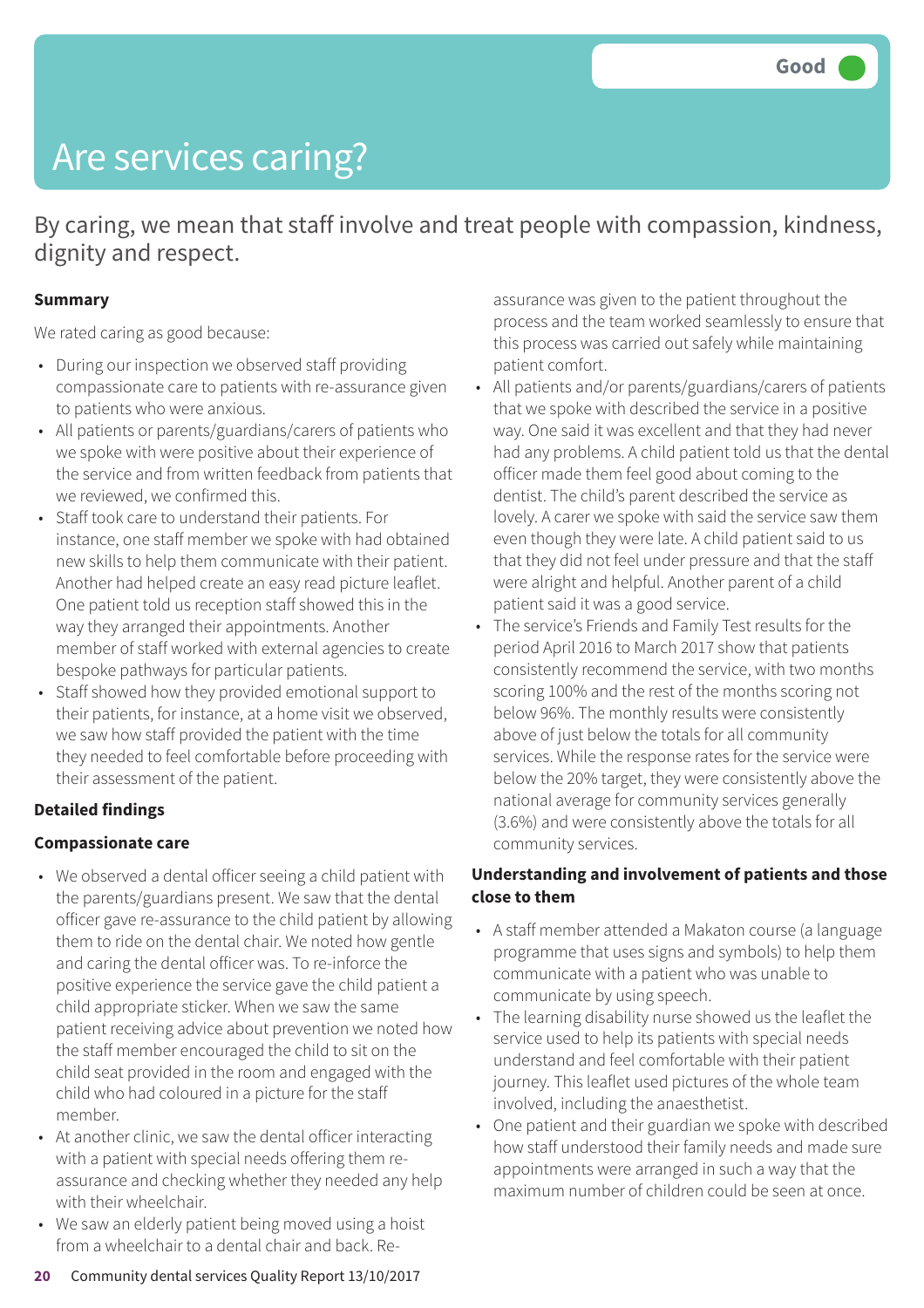## Are services caring?

The child patient we spoke with explained how staff were friendly and took care when removing their teeth. It was clear that staff had taken time to understand the needs of this family.

#### **Emotional support**

- During our inspection we observed how staff interacted with a child patient who was extremely anxious about entering the dental surgery. We saw how staff compassionately and patiently allowed the child and their parent/guardian to move, in a safe and supervised fashion, around the clinical areas, to help calm them down.
- We observed a home visit to a nursing home patient. While staff completed the detailed risk assessment staff treated the patient with care and kindness, maintaining

their dignity at all times. When the patient was having difficulty in coping with their surroundings, the assessment was paused and the staff allowed the patient to return to the rest area until ready to continue.

- At the Wakefield clinic staff had used pictures to help patients find the surgery rooms as they found this made it more fun for children as opposed to simply giving each room a number. Each treatment room had a laminated card for children and those with special needs that described the dental journey in easy to follow pictures.
- Another staff member described how they let a child calm down and got down on their level to talk to them to calm them down. We saw care and patience demonstrated by staff when treating an autistic child.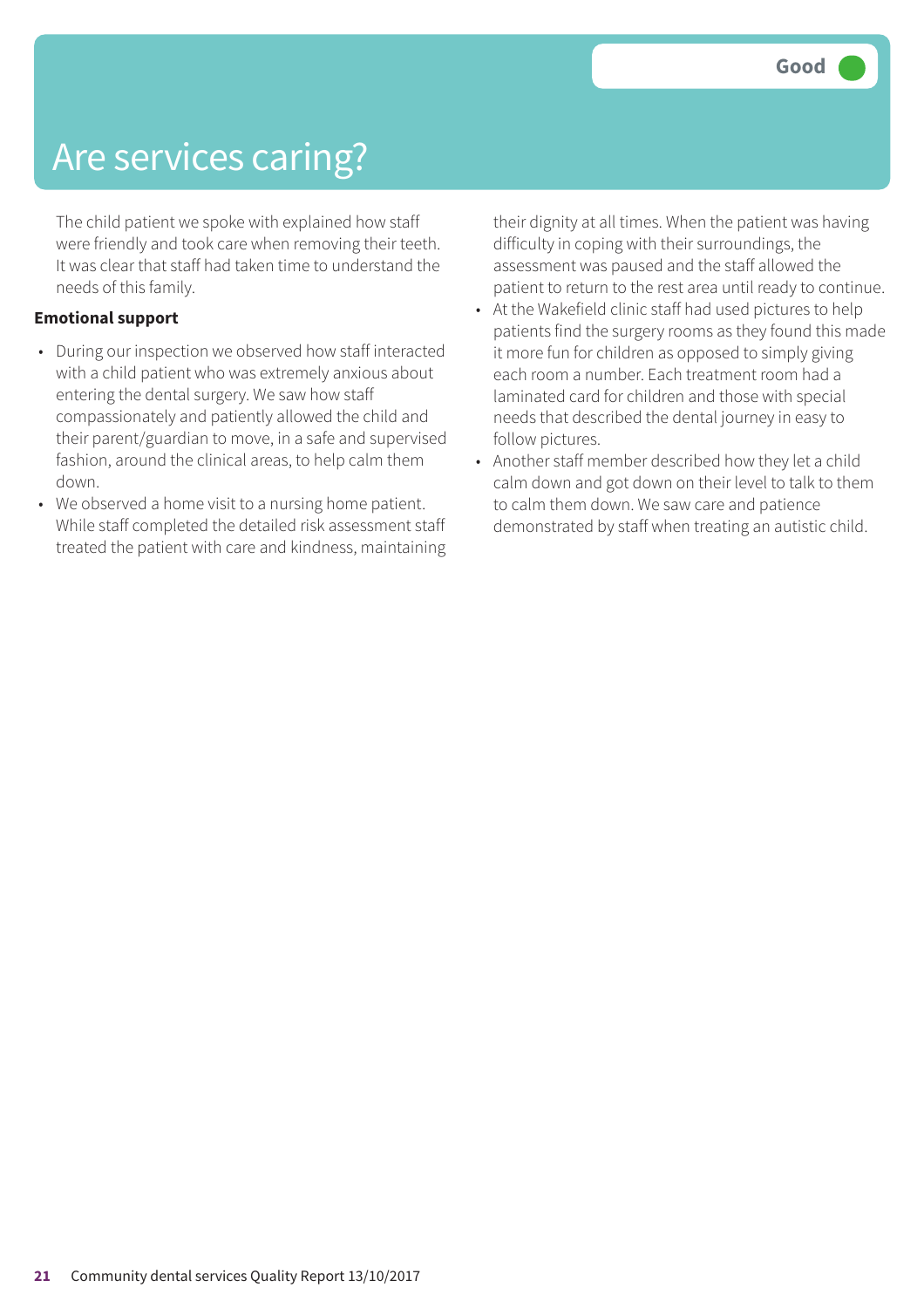# Are services responsive to people's needs?

By responsive, we mean that services are organised so that they meet people's needs.

#### **Summary**

We rated responsive as good because:

- The service engaged with its commissioners to ensure that the service it provides met the needs of people in its local area.
- All staff were up-to-date with their equality and diversity training and we saw the service embraced equality and diversity in its built environment (where possible), its equipment, and by its use of interpretation services.
- The service was committed to meeting the needs of vulnerable people who otherwise would not receive appropriate dental care and tried to ensure that patients received the right care at the right time.
- The service learned from complaints and feedback from its patients, with compliments and complaints being a regular item for discussion at the six weekly team briefs.

However:

• The average waiting time to be seen for routine treatment was four to five months. Whilst we noted the recruitment of an additional dentist would help address this, we did not see any formal action plan in place to address the waiting list flowing from a clinical assessment although we noted waiting lists were discussed at the regular team briefs.

#### **Detailed findings**

#### **Planning and delivering services which meet people's needs**

- The service worked with NHS England and the local authority (their commissioners) to plan and deliver services to meet the needs of local people by delivering against the contract that was in place.
- The clinical lead met with the commissioners quarterly and provided them with a report about activity. In response to the need for information from its commissioners, the service maintained a location specific scorecard. The scorecard measured a range of data. The scorecard showed that there had been an increase in the following between quarter one and quarter three: referral to treatment target breaches (zero to 11) patients on the waiting list (137 to 190); and the do not attend rate (10.8% to 13.9%). The units of dental

#### **Equality and diversity**

• We saw a service that embraced equality and diversity as seen in the physical environment, equipment available, training provided to staff and the use of interpretation services.

activity had dropped in the same period from 2178 to 1219. The service responded to these changes by recruiting an additional dentist to help reduce the waiting list. Reporting provided the commissioners with information to give them assurance that the service was performing the contract and to help them shape the service going forward.

- The oral health promotion team met with the local authority and provided them with a quarterly and yearend report of activity. The oral health promotion team explained to us that they attended an oral health advisory group led by the local authority. At the meeting the group made decisions about the need for a programme and where the service would target its resources based on research done by the group.
- The service made use of a case mix tool that calculated the correct coding for a patient and helped the service demonstrate to its commissioners that it was seeing the right complexity of patients.
- The community dental service operated over four sites: Wakefield; Castleford; Pontefract; and South Kirkby. Most of the referrals occurred at the Wakefield location and so the service adjusted opening times for the other clinics to focus available staff at the Wakefield location that was open five days a week.
- The clinical lead explained that the decision to upskill staff so that nursing staff could apply fluoride varnishes was a response to the high number of cases of tooth decay the service was seeing. When the local authority stopped funding the prevention dental unit (within the oral health promotion team) the clinical lead upskilled existing nursing staff within the service to continue the service to meet the needs of local people.
- While the service did not provide an emergency out of hour's service, in order to reach hard to reach groups or those patients who were not mobile, it did provide home visits according to strict criteria and following a specific assessment.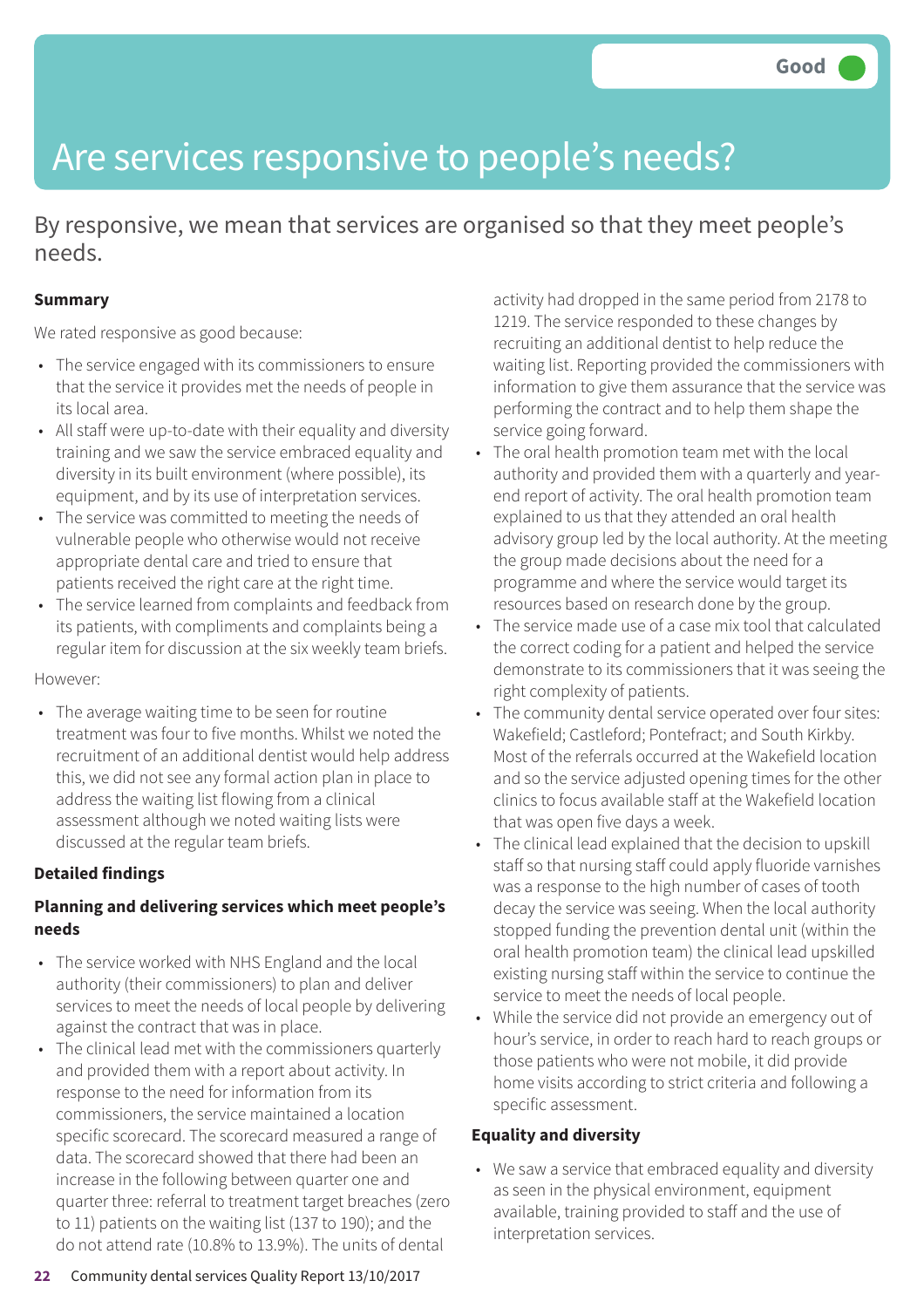### Are services responsive to people's needs?

- Apart from the Castleford clinic (which was upstairs with no lift), all clinics had ramps and were downstairs giving access to people in wheelchairs. Staff could avoid sending a patient with mobility issues to the Castleford clinic by carrying out a risk assessment. The South Kirkby clinic had a bariatric surgery and bariatric chairs in the waiting area so that it could provide services to that group of people making sure they had equal access to the service. We saw that all clinics had hoists to help make the service equal for people with mobility issues. All clinics had their own foldable wheelchairs so patients who were transported to the clinic (but left without a wheelchair) could be seen.
- All staff were up-to-date with their mandatory equality and diversity training.
- At each clinic there was a poster about language line printed in different languages. All staff we spoke with could give examples of when they had used language line within the surgery setting to help them give care to patients who could not speak or understand English so ensuring they received an equal service. Staff we spoke with confirmed there was no issue in obtaining interpretation services.
- If required clinics could obtain information leaflets used in the clinics in a different format.

#### **Meeting the needs of people in vulnerable circumstances**

- The service existed to meet the needs of people in vulnerable circumstances and we saw how the service demonstrated this.
- The service introduced a version of NEWS for the dental setting, involving purchase of new equipment to support better monitoring of the vulnerable patient. This had also involved scenario training at team briefings.
- To promote an effective response in an emergency situation when faced with a vulnerable patient, all medical emergency trolleys had been standardised across all sites and we saw this on inspection.
- Staff showed us examples of pathways that they used to help them manage the patient journey in the most effective way. In particular we saw evidence of the steps staff had taken to support patients with learning disabilities who may be anxious. Staff produced a picture leaflet to explain the patient journey of a general anaesthetic to help put the patient at ease.
- The nurse who led on special needs had undertaken a course in special care dentistry. The lead nurse for special needs dentistry described to us how they regularly liaised with the trust's acute liaison nurse for learning disability, the anaesthetist, and nurses as part of the special needs general anaesthetic pathway.
- Staff described how they had had trouble in the use of the hoist when positioning a double amputee. This led to the service commissioning a report from a hoist expert that led to the replacement of all cradles across the clinics to enable the service to provide a better service.
- We saw evidence of how the service worked with an external agency to complete a detailed risk assessment for a special needs patient that led to a bespoke plan for arrival, treatment and departure to protect staff and the patient.

#### **Access to the right care at the right time**

- The service had systems and processes in place to ensure that patients received care at the right time.
- For waiting lists, in period 1 April 2016 to December 2016 there were 448 new patients on the waiting list. One of the clinical managers assessed the referrals and decided which care list to put the patient on, urgent or routine, according to clinical need and any special needs. At the time of inspection the average waiting time for a consultation was between four to five months. To address this, subject to clinical need, the service offered first appointments to those waiting the longest. The service attempted to fill any cancellations by phoning patients waiting for treatment. The clinical lead explained that once the new dental officer started with the service then the waiting list should become shorter. In the interim, minutes of team briefs showed discussion and review of waiting lists took place.
- Whilst we noted the recruitment of an additional dentist would help address the waiting list, we did not see any formal action plan in place to address the waiting list flowing from a clinical assessment although we noted waiting lists were discussed at the regular team briefs.
- The referral to treatment target only applied to the general anaesthetic lists. In quarter one (April to June 2016) (for the 18 week pathway for general anaesthetic) there were no referral to treatment breaches, whereas in quarter two (July to September 2016) there were four,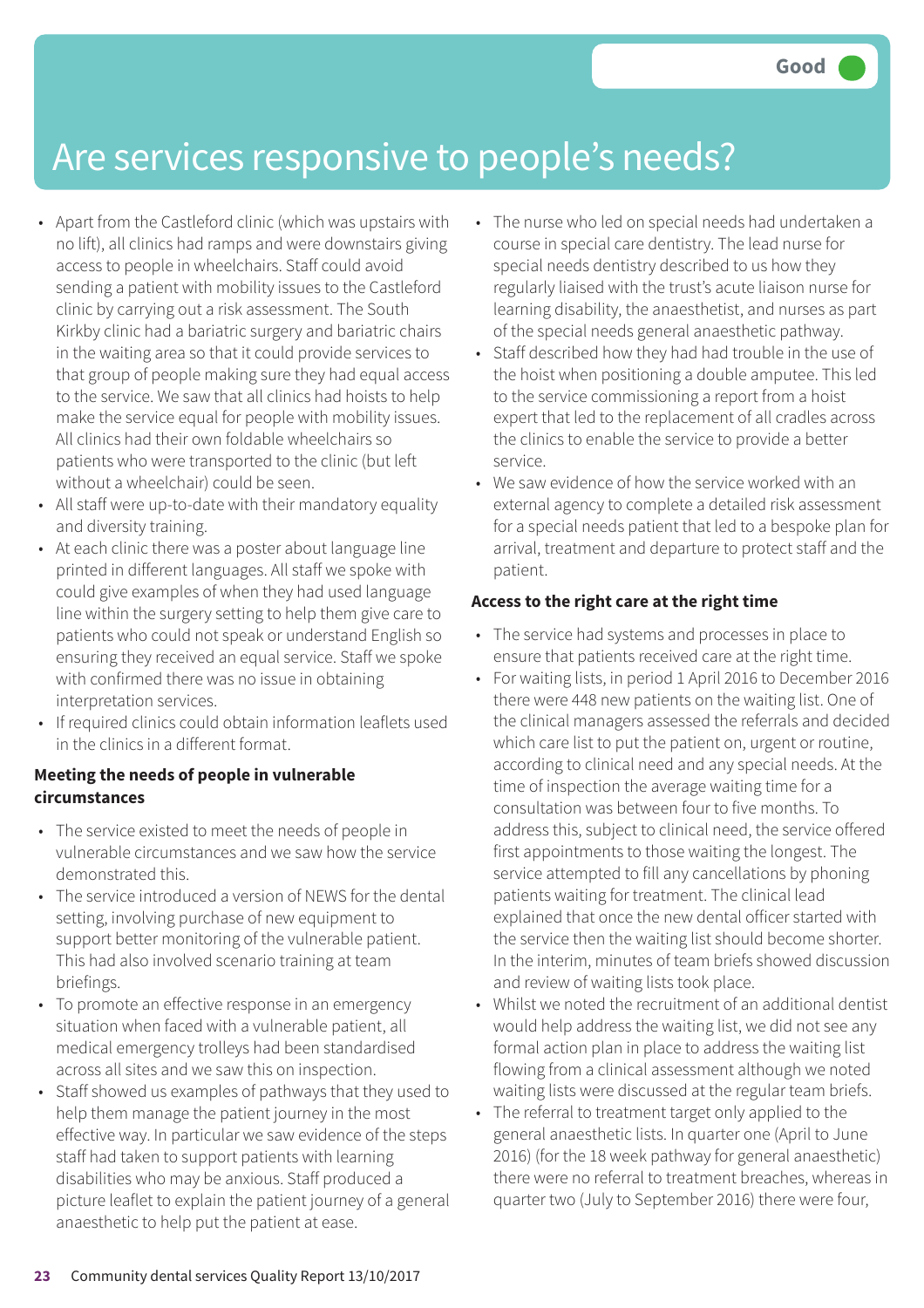### Are services responsive to people's needs?

rising to 11 in quarter three (October to December 2016). We saw no data for quarter four but we were told that the service was on track to meet the target for quarter one (April to June 2017).

- A clinical manager reviewed all new referrals and according to clinical need allocated the patient to either the routine or the urgent list. The service saw children who did not have a general dental practitioner but would not see an adult if they did not have a general dental practitioner.
- The service monitored the do not attend rate and each clinic we visited displayed the do not attend rates for that clinic. The service followed the trust's do not attend policy. Staff explained to us that whenever a patient did not attend the service, in addition to following its do not attend policy, they would phone the patient cohort to see if the slot could be used. For the third quarter (October to December 2016) the do not attend rate was 13.88%.
- The service did not offer an out of hour's service but patients in need of emergency care out of hours could phone the 111 service.
- During our inspection we noticed that clinics ran to time and patients we spoke with confirmed that their appointment ran to time.

#### **Learning from complaints and concerns**

• The service embraced feedback from its patients and had systems and processes in place at each clinic to support patients to provide feedback whether by complaining about or by complimenting, the service.

- At each clinic we saw that there were leaflets available to patients to support them in making a complaint and there were boxes and cards available to help patients leave feedback about the service.
- We saw from minutes of team briefs that the service discussed complaints and compliments and sought to learn from them. For instance, feedback about the lack of directions and map to find the hospital led the service to create a laminated map and directions for use by patients who requested it.
- In the period 1 April 2016 to 1 April 2017 the service had received two complaints arising out of its work in the prison (which it no longer provided a service to). Both complaints were about not being/a delay in being, seen. The service resolved the complaints by either sending an appointment or by establishing an appointment was not required. In the same period, the service recorded 27 compliments.
- When we spoke with staff they confirmed that the service did not receive many complaints but if a complaint did occur they would seek to resolve it locally and discuss it at the team brief to make sure they learned from it.
- According to the division of surgery dashboard for 2016/ 17, (which does not provide specific data for the community dental service) the division was meeting its target for handling complaints within timescales (97% against a target of 95%).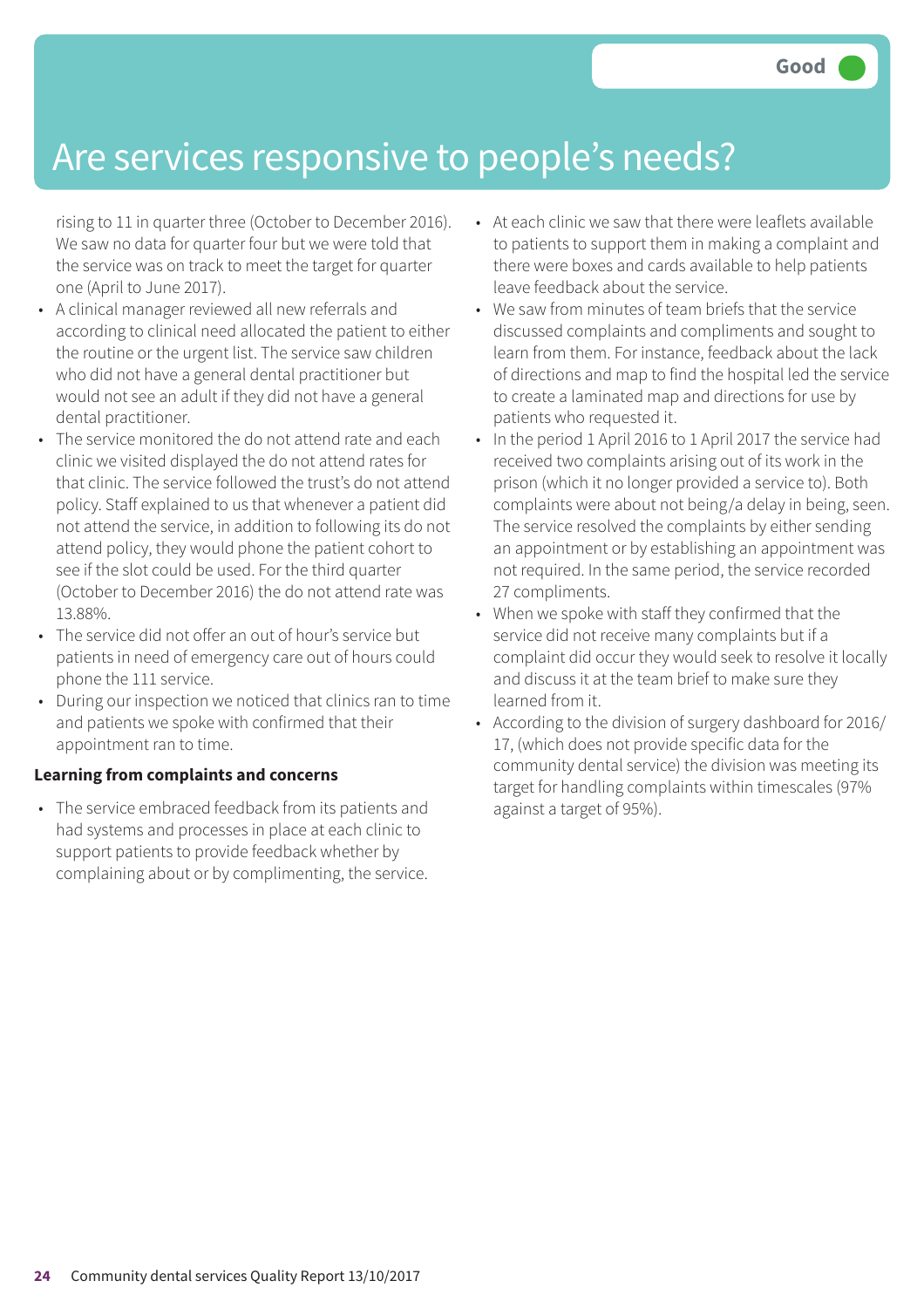## Are services well-led?

By well-led, we mean that the leadership, management and governance of the organisation assure the delivery of high-quality person-centred care, supports learning and innovation, and promotes an open and fair culture.

#### **Summary**

We rated well-led as good because:

- While the service's vision and strategy was in development it was clear that the service focussed on putting the patient first and we saw at each clinic the nine principles of the General Dental Council were displayed which put patient safety and care at its core.
- The service benefited from a strong and effective local leader who was qualified to lead the service and was visible to staff.
- Adequate governance, risk management and quality measurement was seen on inspection to support the delivery of a quality service.
- We found the culture within the service was generally positive even though there was uncertainty owing to the procurement exercise that was proceeding at the time of inspection.
- The service engaged with both the public and staff and to make it sustainable for the future was seeking to innovate and improve.

#### However:

• While we saw strong and effective leadership at a local level from the clinical lead, staff were unable to identify a senior management team at a trust wide level that oversaw and took an interest in the service.

#### **Detailed findings**

#### **Leadership of this service**

- We saw strong and effective leadership at a local level, but staff were unable to identify a senior management team at a trust wide level that oversaw and took an interest in the service.
- At a local level the clinical lead took responsibility for leading the service and they were line managed by an orofacial consultant. The clinical lead had many years of experience working across multiple community dental services, were qualified in special care dentistry, and we saw evidence that they had been on leadership courses.
- The community dental service operated within the Orofacial department of the Surgery division of the trust.

When asked about whether there was a senior management team within the trust which had overall oversight of and took an interest in, the service, staff described a network of individuals within the wider trust which they relied on to help them address specific issues the service may face. For instance, staff at the service worked closely and successfully with trust staff to resolve cancellation issues around the general anaesthetic list.

- We saw evidence that the clinical lead devolved responsibility to a dental officer, the team co-ordinator or the dental nurses, as appropriate. For instance, the senior dental officer took the day-to-day lead on safeguarding issues; the team co-ordinator was responsible for the appraisals of all dental nursing staff; and certain dental nursing staff specialised in other areas, such as radiography or learning disability/special needs.
- We found that the clinical lead, based at the Wakefield clinic, was visible to staff because, although the clinics were widely dispersed, staff rotated into the Wakefield clinic.

#### **Service vision and strategy**

- At the time of inspection, the community dental service was going through a re-commissioning process with a new contract due to commence on 1 September 2017 and so the vision and strategy was in development. The service was clearly focussed on putting the patient first and we saw at each clinic the nine principles of the General Dental Council were displayed which put patient safety and care at its core.
- NHS England commissioned the service and so the vision and strategy for the service drew heavily on the proposals made by NHS England. We saw the latest documentation from NHS England about the current procurement exercise the service was undergoing.
- The clinical lead had shared key elements of the new contract with staff using email and we saw the topic discussed in the minutes of team briefs. However, staff we spoke with were unaware of any specific vision or strategy for the service but instead understood the service was seeking to change. All staff spoken with were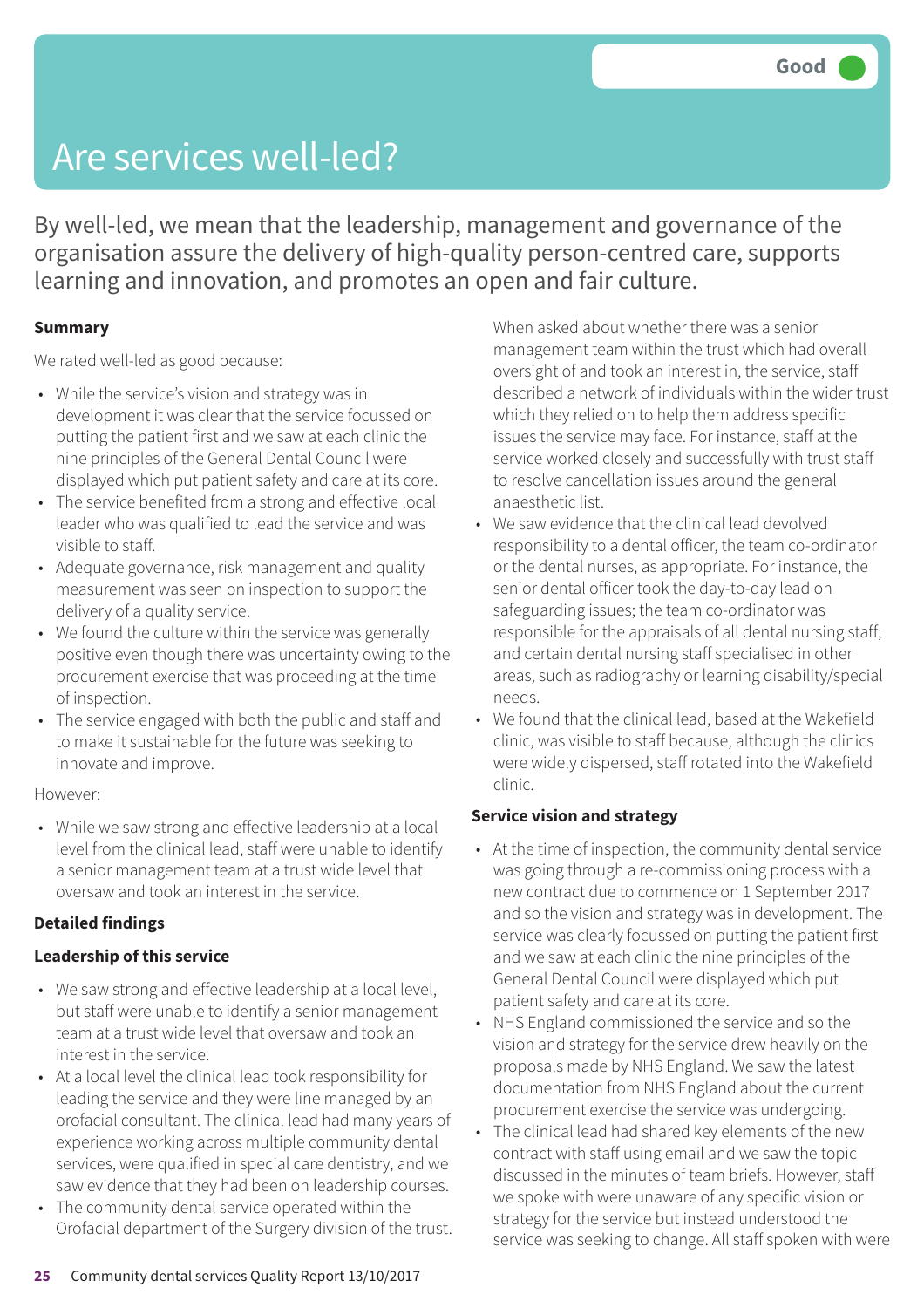### Are services well-led?

aware the service was undergoing a procurement exercise and explained that the additional training they were doing was taking place to help shape the service to make it sustainable for the future in accordance with the current procurement exercise.

#### **Governance, risk management and quality measurement**

- The service had governance procedures in place, managed risk and had measures in place to ensure it was supplying a quality service.
- In terms of governance, Orofacial business meetings took place each month and discussed business issues that required escalation. We saw minutes of these meetings and could see that the clinical lead attended. This escalation procedure successfully addressed the need for bariatric equipment at the South Kirby clinic. The Orofacial business meetings escalated any issues necessary to the trust's quality committee that has access to the trust's board.
- The Orofacial clinical governance meetings discussed Clinical governance issues that required escalation. The clinical lead explained to us that because these meetings took place on a Friday they had put in place temporary arrangements that the chair of the clinical governance meeting would represent the interests of the service at those meetings. The appointment of the new dentist would support the clinical lead be free to reattend the clinical governance meetings. The clinical lead reviewed the minutes arising from the oral and facial clinical governance meetings. We reviewed minutes for December 2016 to March 2017. The minutes were detailed and standing items on the agenda included: mortality; morbidity; audit outcomes; patient experience; litigation; review of clinical audit activity; review of the risk register; updates to policies and research.
- Local governance arrangements consisted of six weekly team brief meetings. We reviewed minutes of meetings for October 2016, December 2016 and February 2017. Items discussed included: equipment issues; audits; service developments; staffing; comments/complaints and compliments; incidents; general anaesthetic lists; and radiography. At the February meeting, there was representation of all teams and bands. Staff spoke well of the team briefs and obtained governance information from this forum, supplemented by trust wide emails.
- Each clinic produced a quarterly activity summary report of that location's scorecard results. This included any incidents, any compliment/complaints, a review of local audit results, a note of audits in progress, and staffing issues (such as recruitment, maternity leave, and sick leave). The service discussed this with commissioners and shared it amongst its staff to ensure the service was providing an effective service to its patients.
- The service maintained a risk register. This register contained necessary information to identify, track and learn from resolution of risks. It did not include details of the risk owner. As at April 2017 the risk register had eight risks on it, of which four had a current rating of 'minor' and four of moderate.
- Two moderate risks concerned the lack of a portable bariatric hoist, chairs and commode for the South Kirkby clinic and the lack of suitable equipment to prevent falls across all clinics. The plan was to continue attempts to source portable hoists. On inspection we saw bariatric chairs and to address the risk of falls, the service had foldable wheelchairs.
- One moderate risk concerned support for the clinical lead because of the loss of full support of the team coordinator. The plan was to keep the risk under review while procurement within the service was taking place.
- The last moderate risk concerned continued use of interpreter services particularly for patients attending theatre at one of the trust's local hospitals. The plan was to liaise with the trust's interpretation services department to ensure interpretation cover was available.
- A comprehensive programme of audits assured quality. We saw the 2017 audit programme that planned audits for each month of the year up to July 2017. We saw and reviewed some audits for 2016 and saw action plans for these. When speaking to staff they confirmed how they had been involved in carrying out quality audits. The service used quarterly location activity summary reports to monitor the progress of audits.

#### **Culture within this service**

• In spite of the uncertainty generated by the ongoing procurement exercise, we found staff were generally positive about the culture within the service.